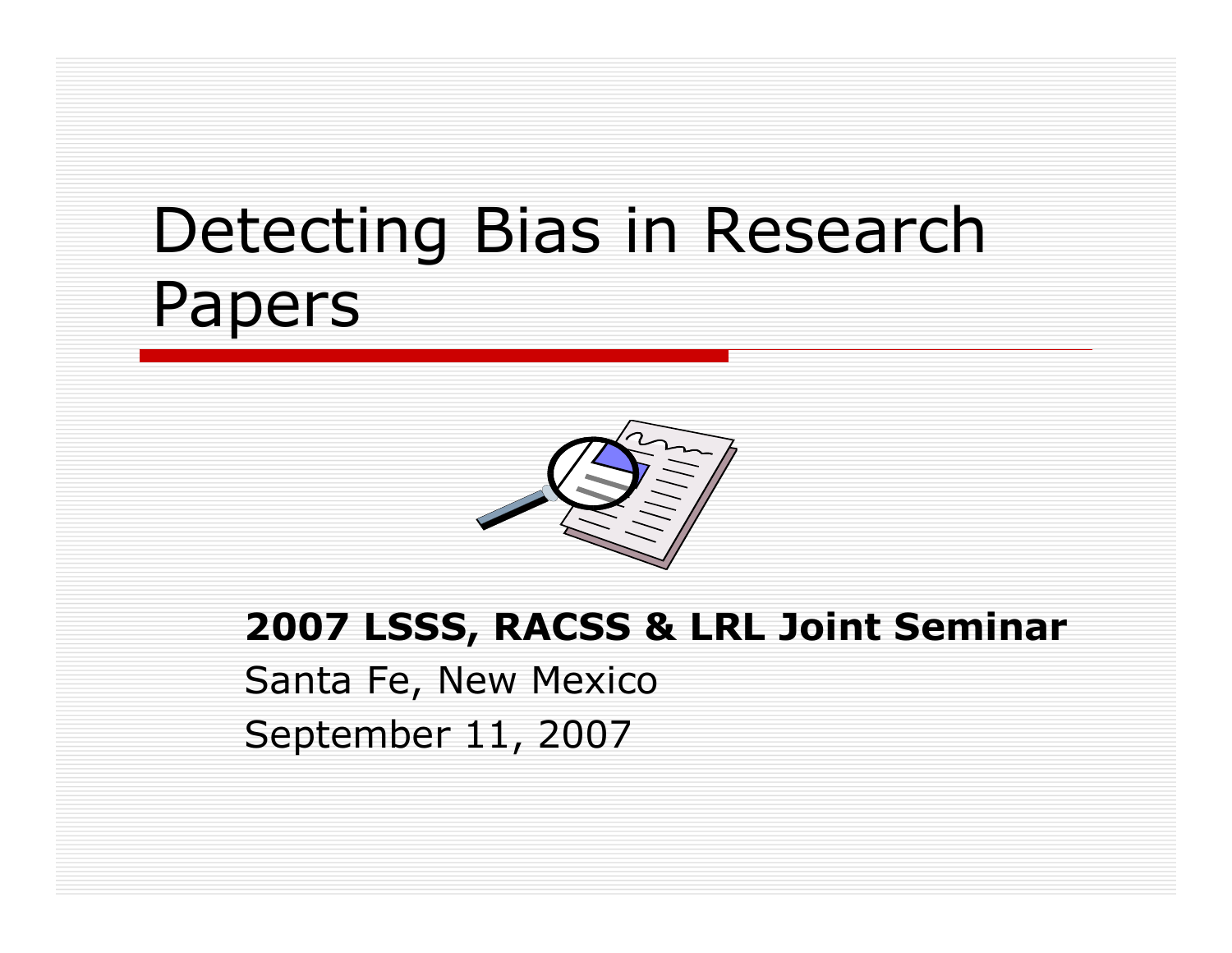#### Goal:

- $\Box$  Identify the implicit theories underlying policy and program proposals
- $\Box$  Show how those theories lead to specific policy options
- □ Demonstrate a tool for uncovering and examining the implied theories supporting these options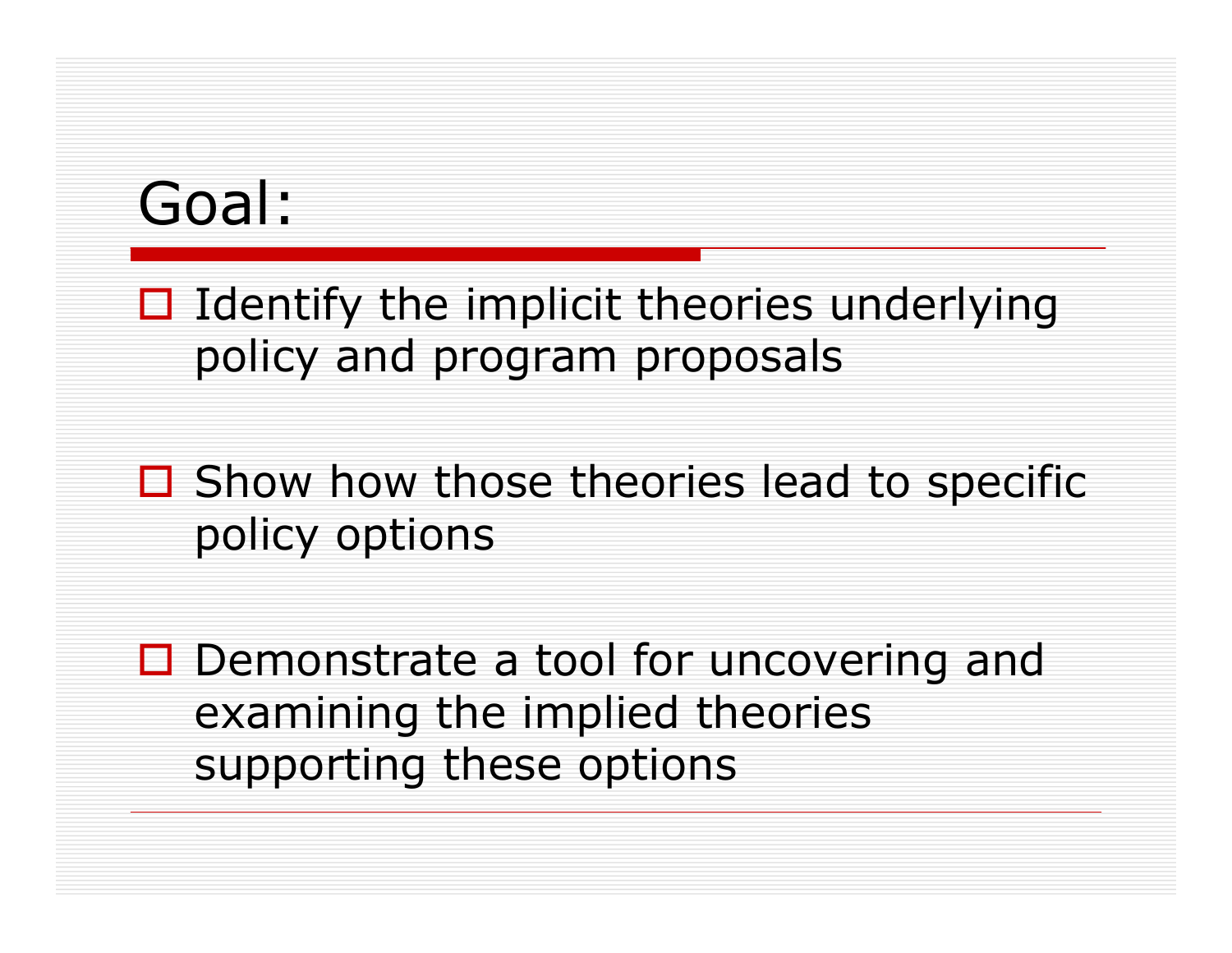## Research Context

□ Conducting secondary research

□ Analyzing papers, reports, and studies proposing new policies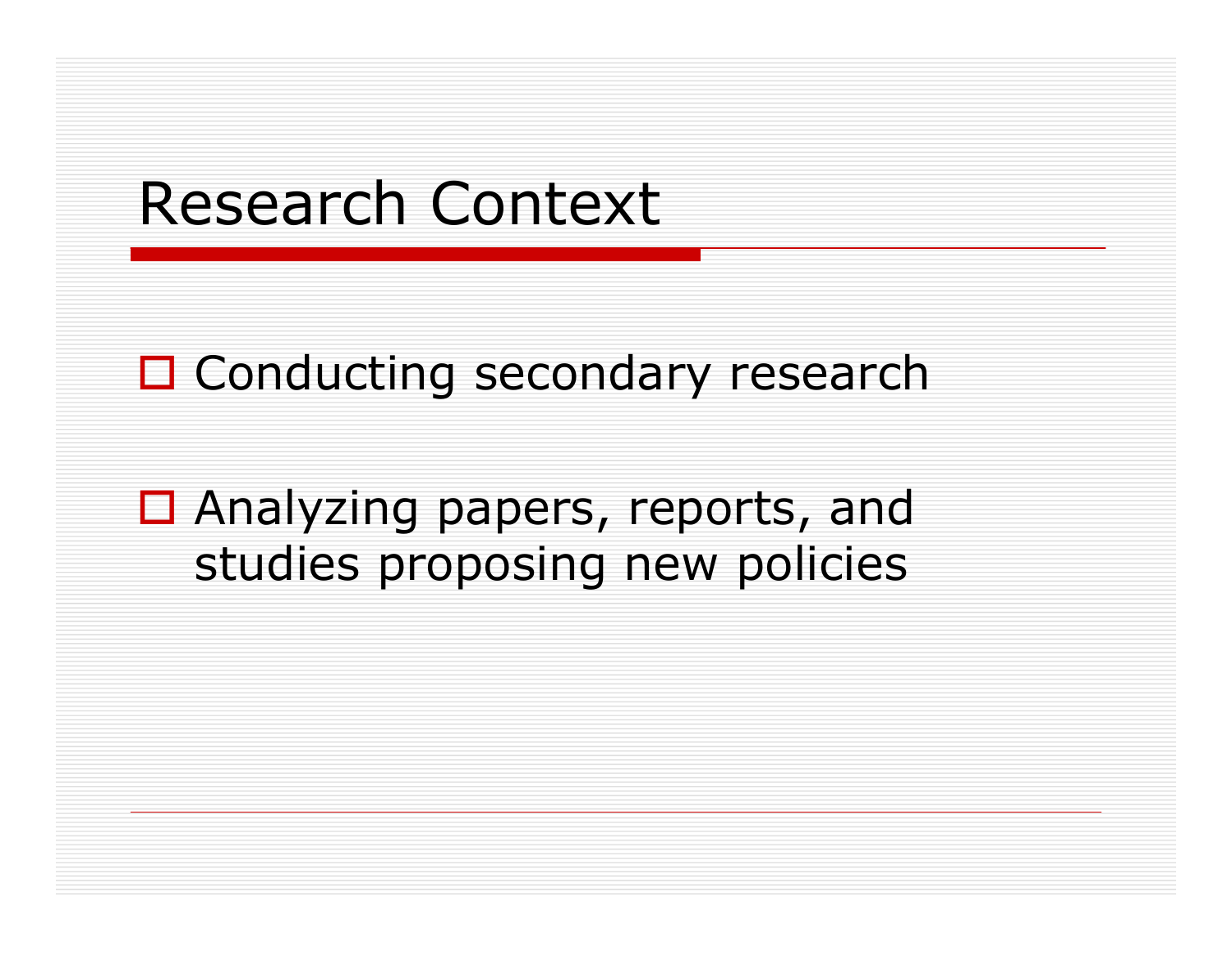# Approach

#### □ Describe "systems thinking"

 $\Box$  Apply this conceptual tool to the analysis supporting a major policy proposal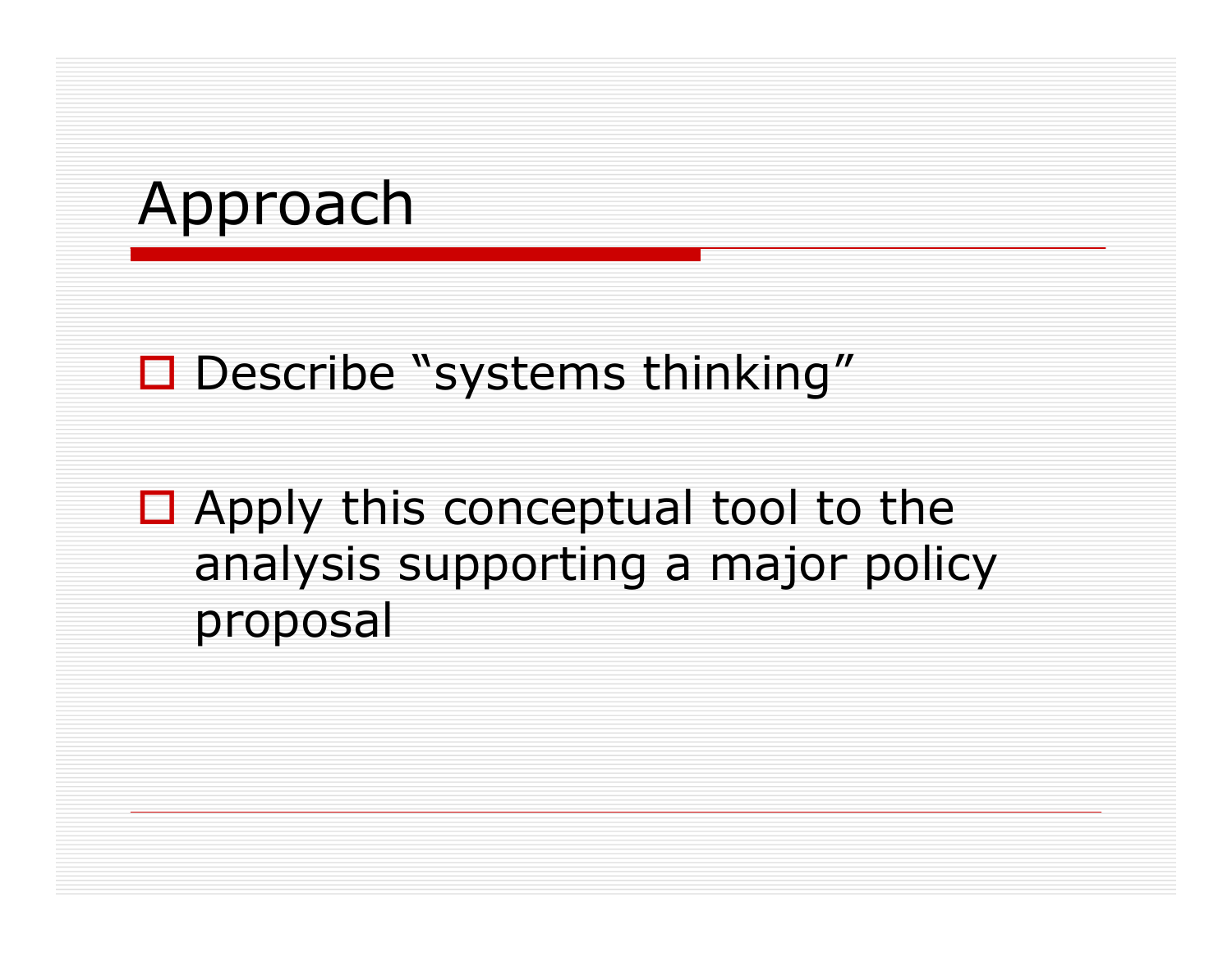# What is bias?

□ An inclination, leaning, tendency or bent

□ A prepondering disposition or propensity

□ A predisposition towards, predilection, or prejudice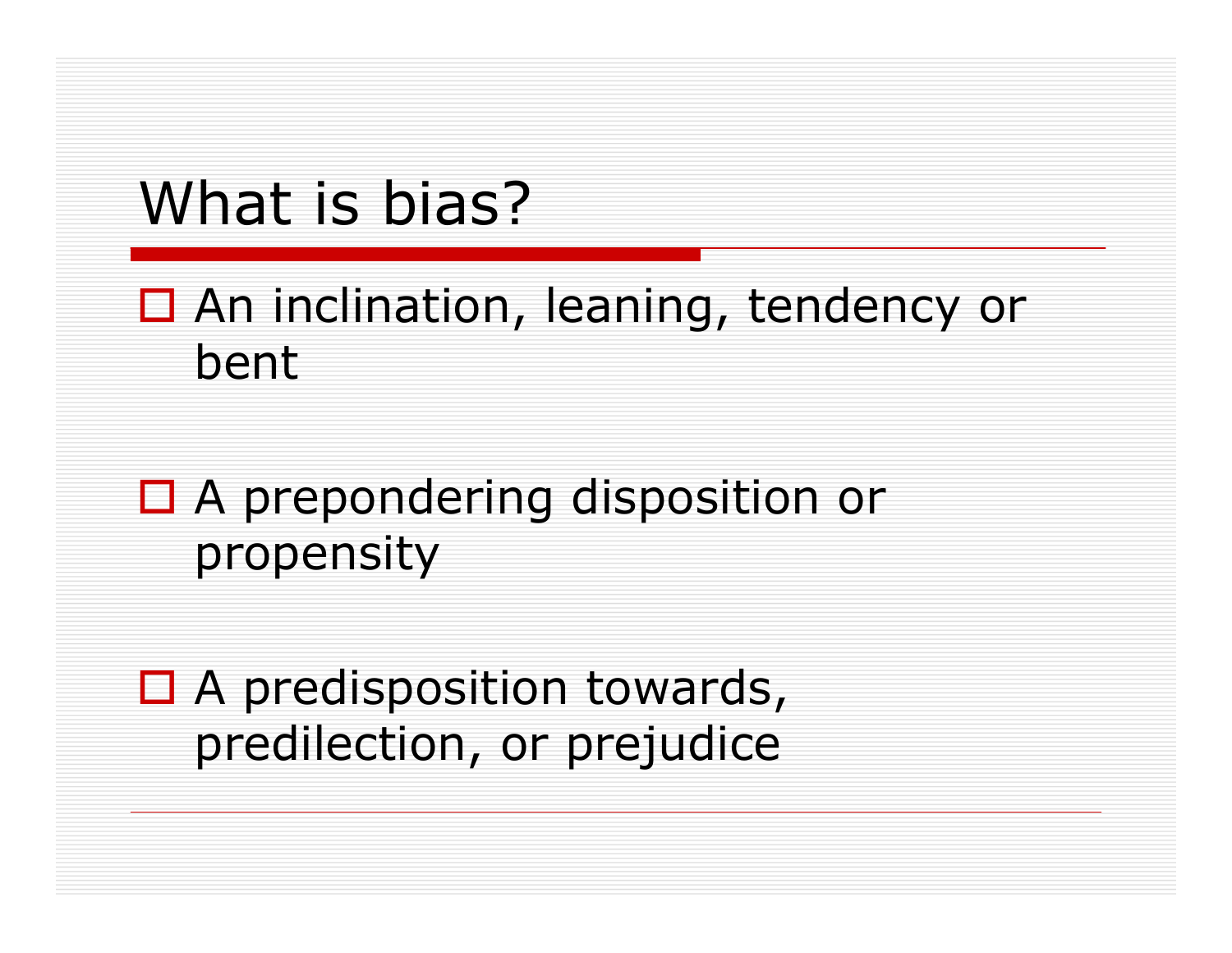#### Thomas Jefferson on theoretical bias:



□ "The moment a person forms a theory his imagination sees in every object only the tracts that favor that theory."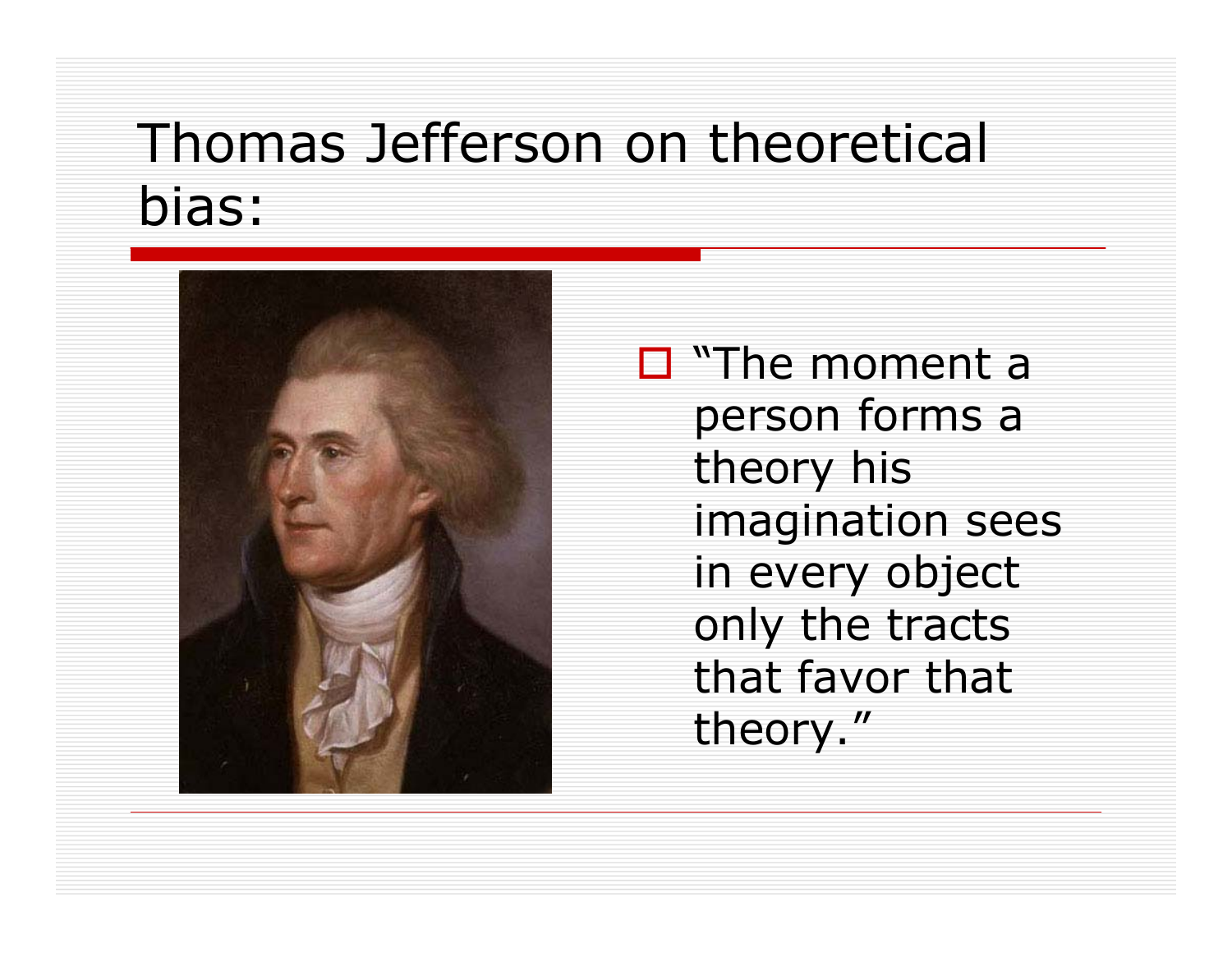## Einstein put it this way:



□ "Our theories determine what we measure."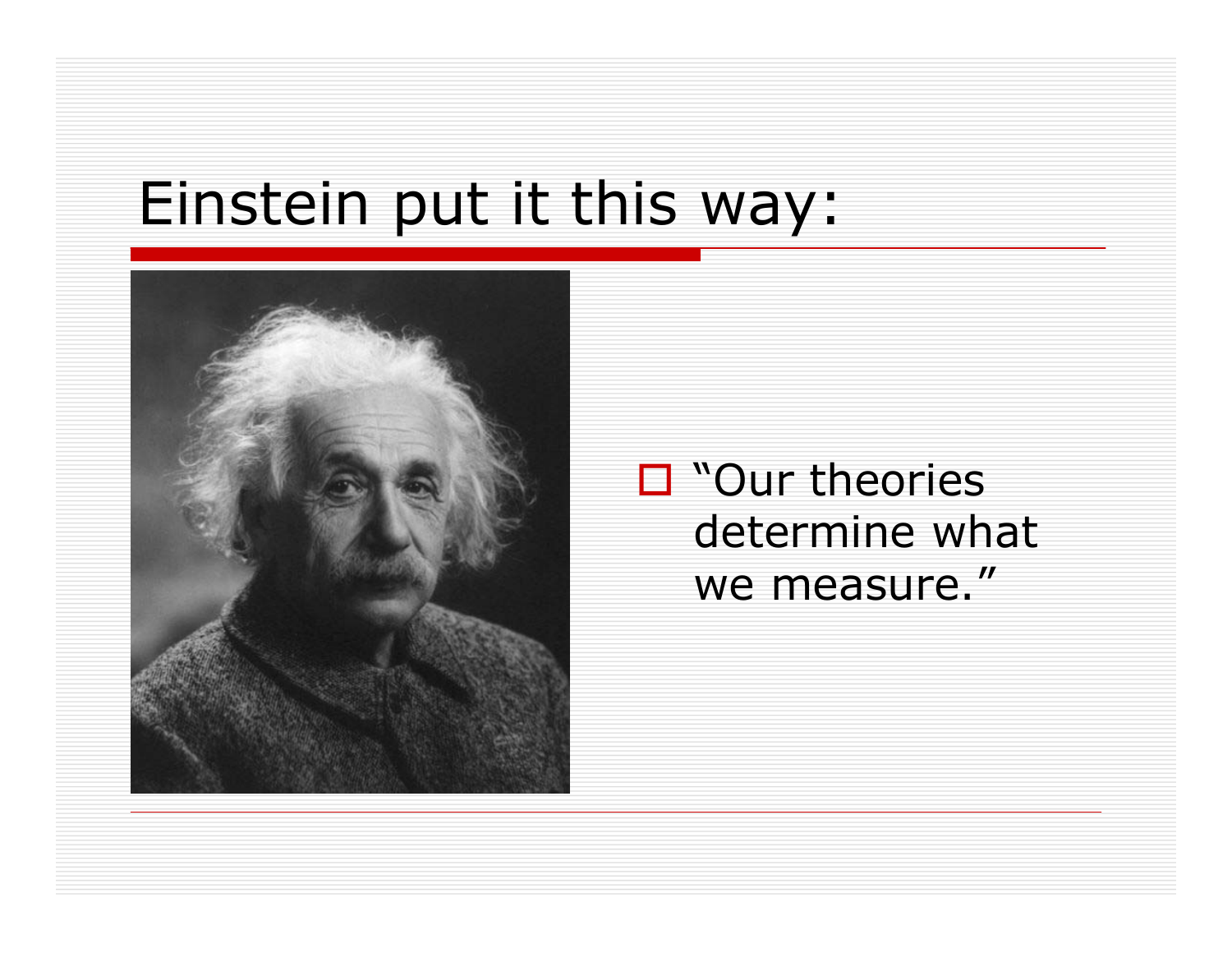# Paul Simon on bias



□ "All lies and jest, still a man hears what he wants to hear and disregards the rest." ("*The Boxer")*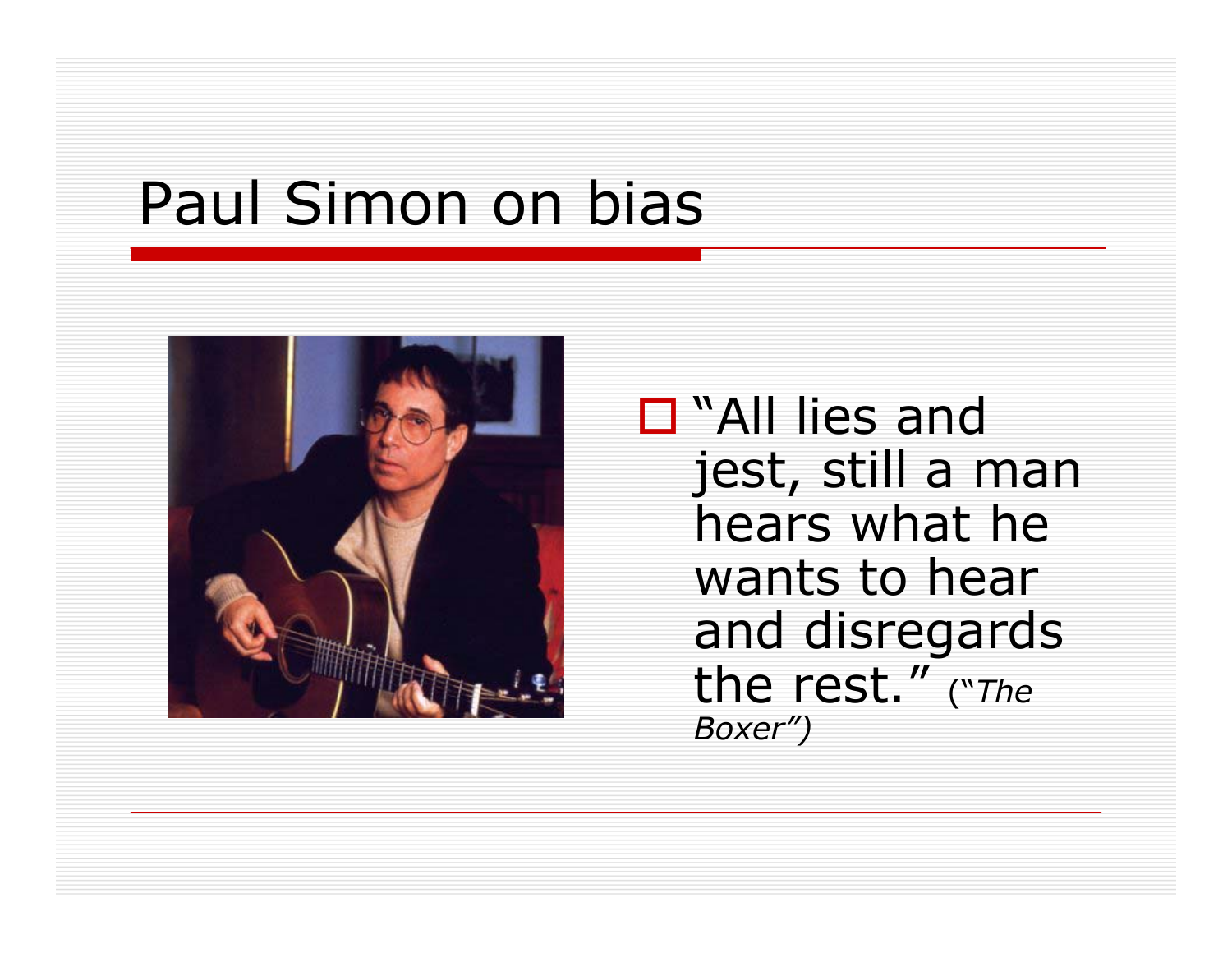## Theoretical Bias

□ Implied, unstated

□ Revealed in the dots one chooses to study (i.e., the variables)

□ And how one connects those dots (cause and effect relationships)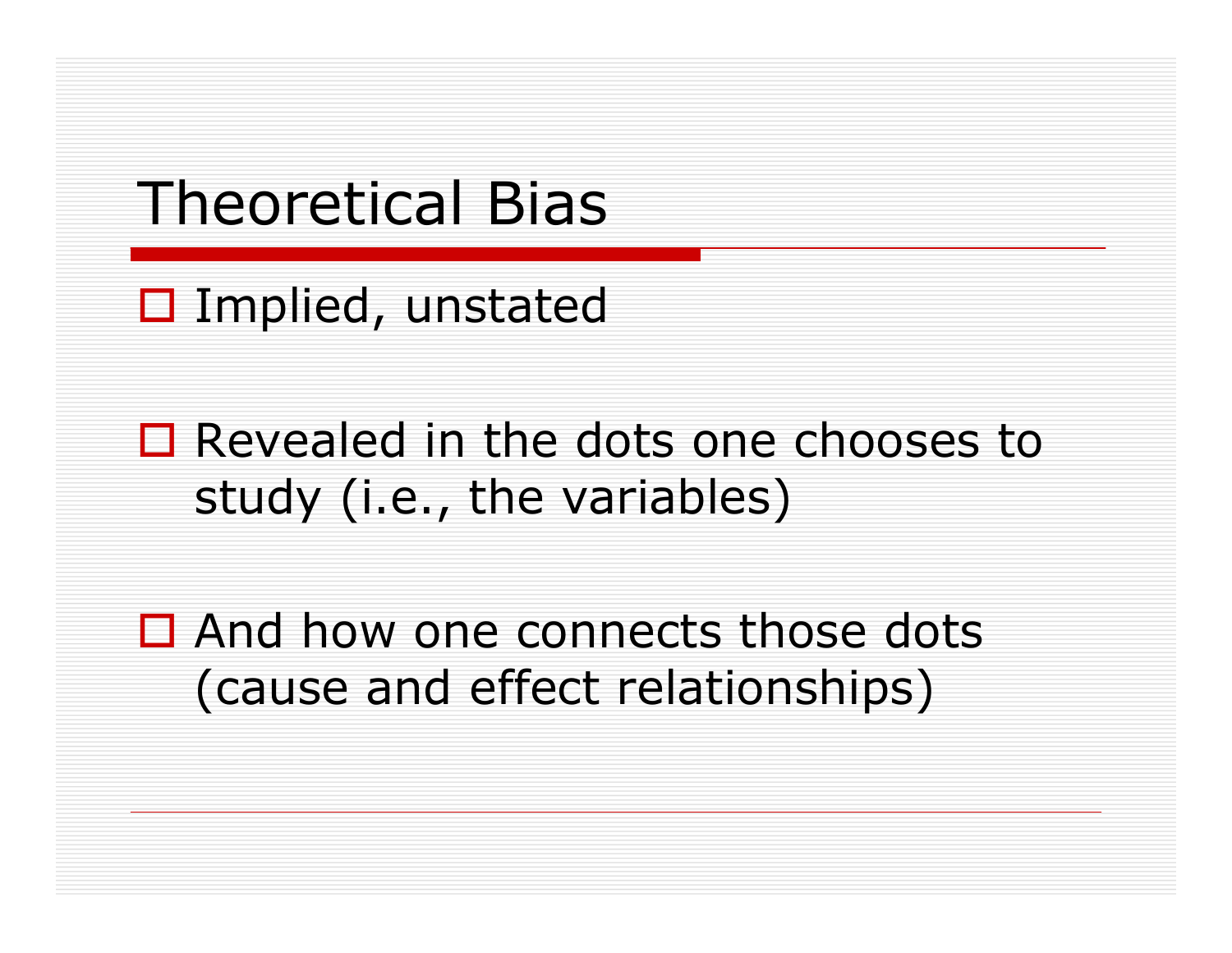#### Mental Models

 $\square$  Internal images about how the world works and why

#### $\square$  Some are tacit and hard to see

□ Shape how we think and act

 $\square$  Determine policy options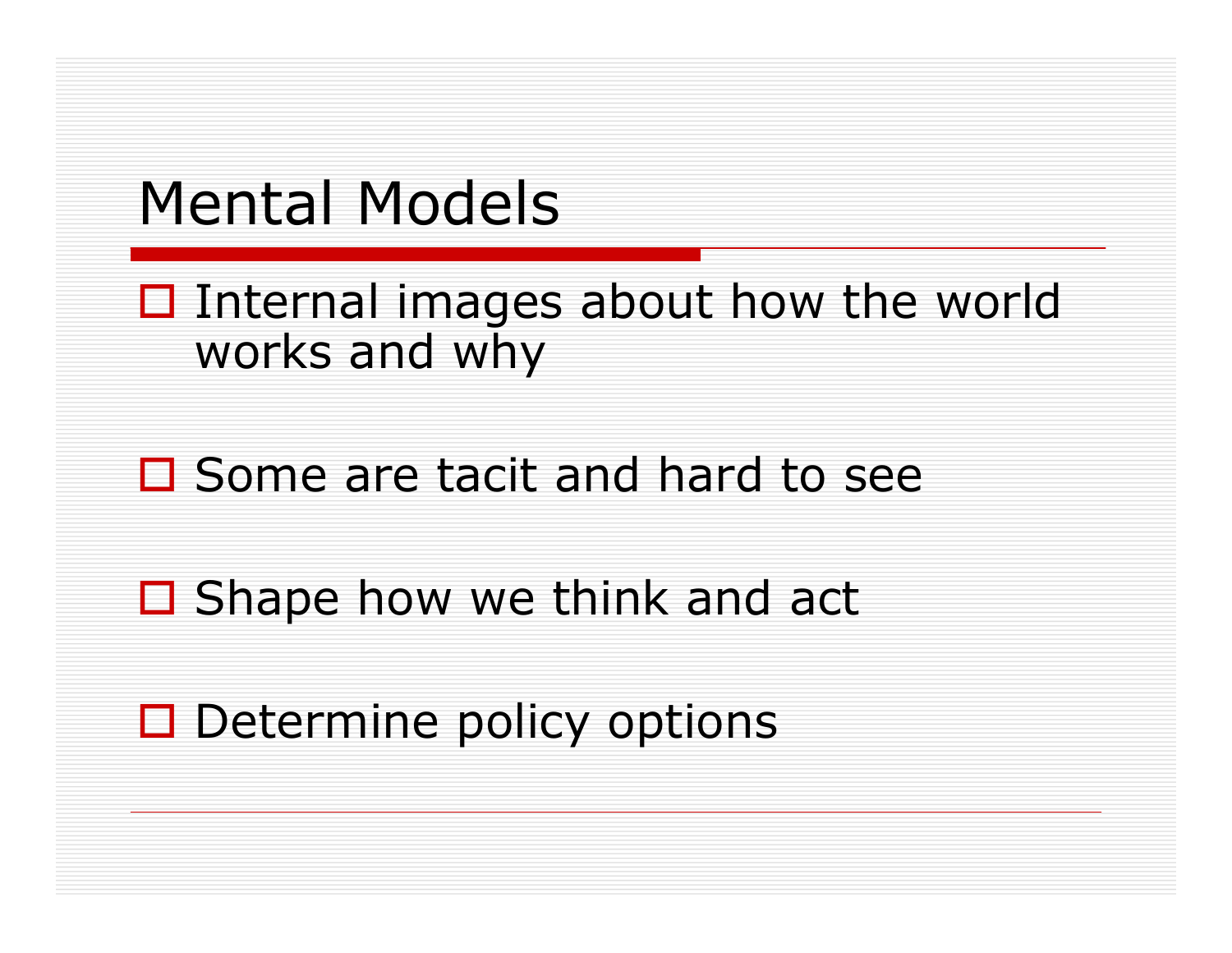# *Fifth Discipline*, Peter Senge

□ "Systems Thinking" and "Working with Mental Models" are two of Senge's five disciplines

 $\square$  Five disciplines help organizations overcome learning disabilities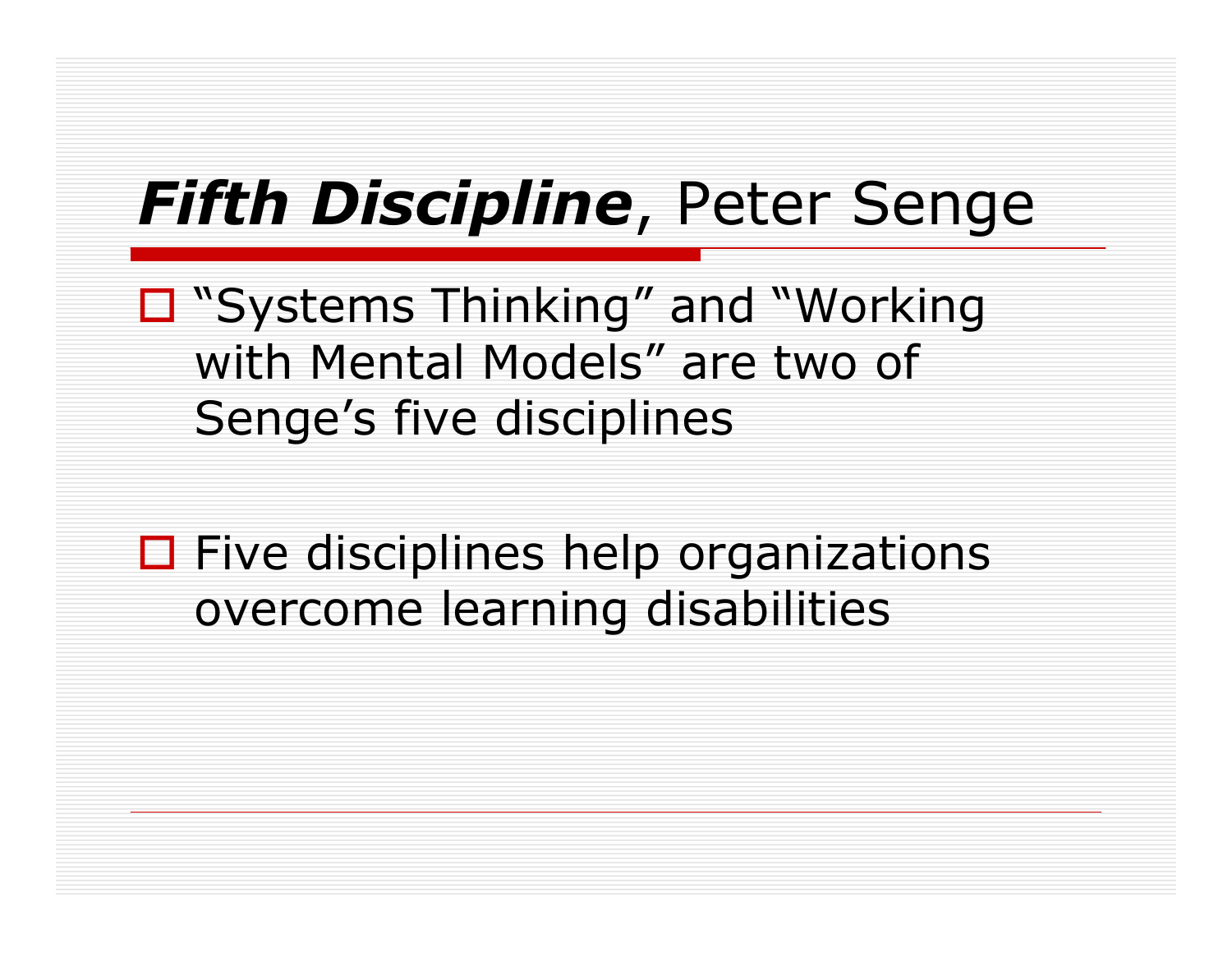# Systems Thinking

 $\Box$  Helps identify and assess mental models and hidden bias

structures and

 $\square$  Identifies

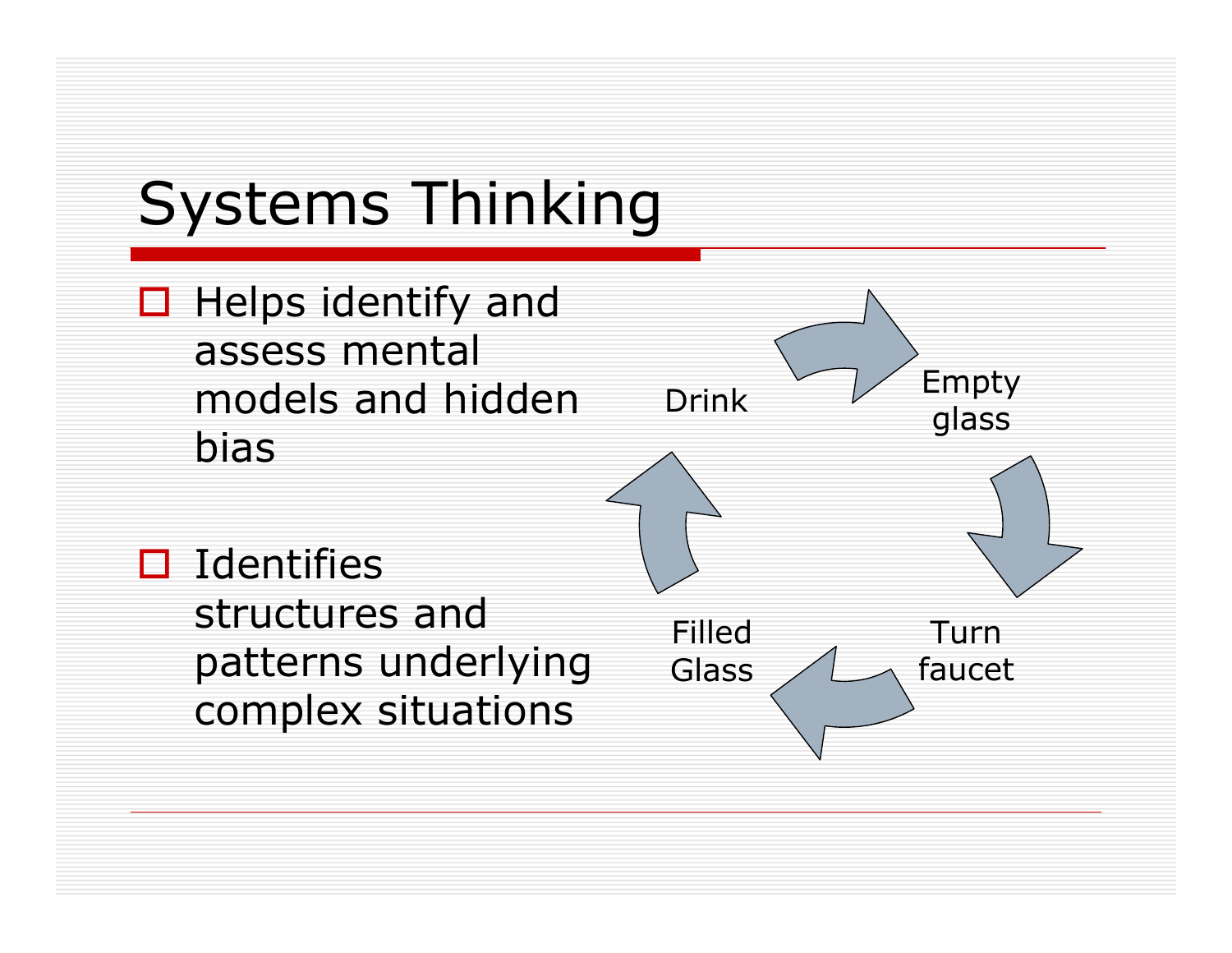# Systems Thinking

**O** English language favor linear thinking ■ Subject →Verb →Object

**□** Learning styles and brain hemispheric preferences

■ Left brain tends to process information step-<br>by-step

Right brain tends to see the whole picture at once (Ricki Linksman, *How to Learn Anything Quickly* (1996))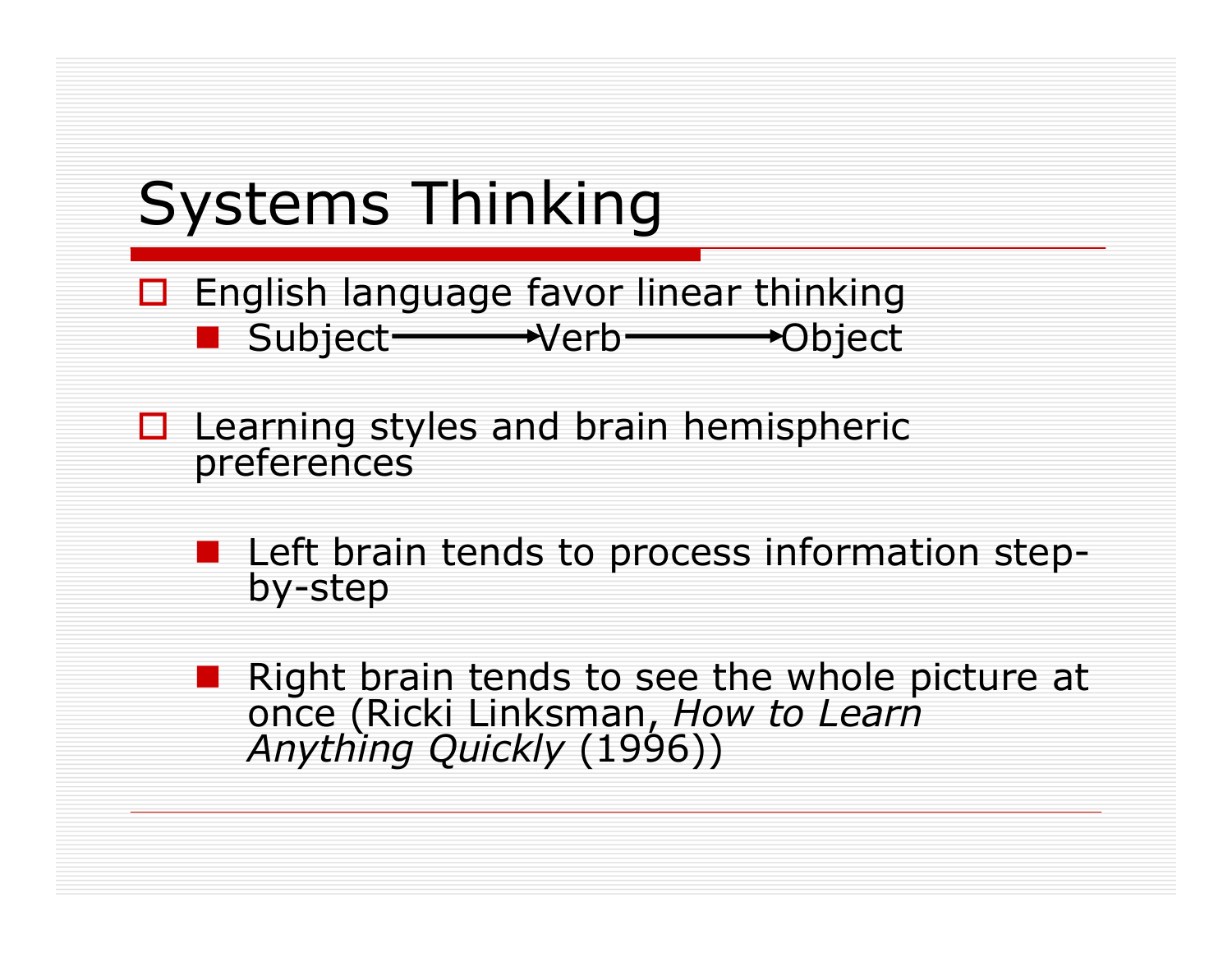## Example: Cold War Arms Race



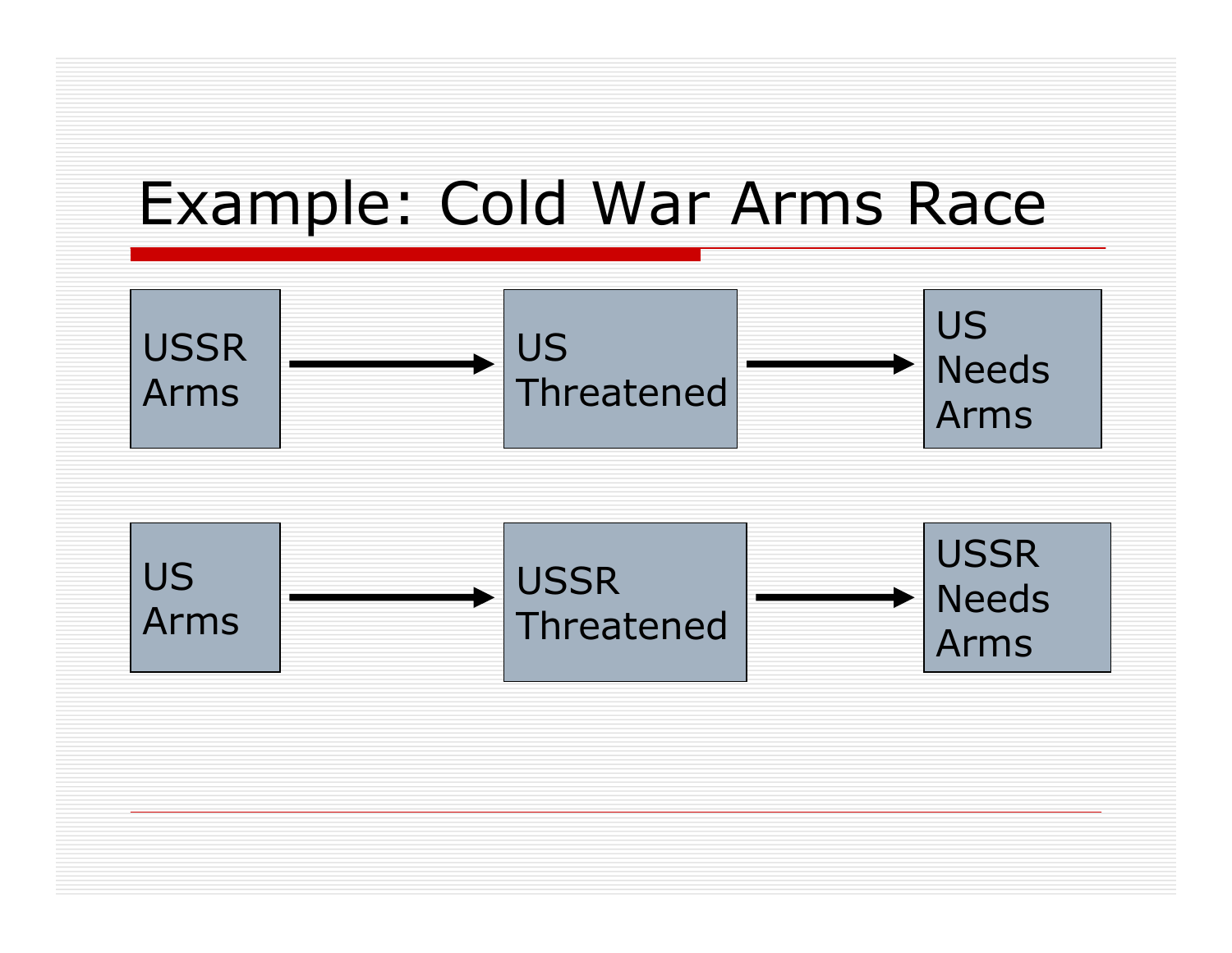# Systems Thinking

□ Systems thinking sees circles of causes and effects

 $\Box$  It connects separate chains of events

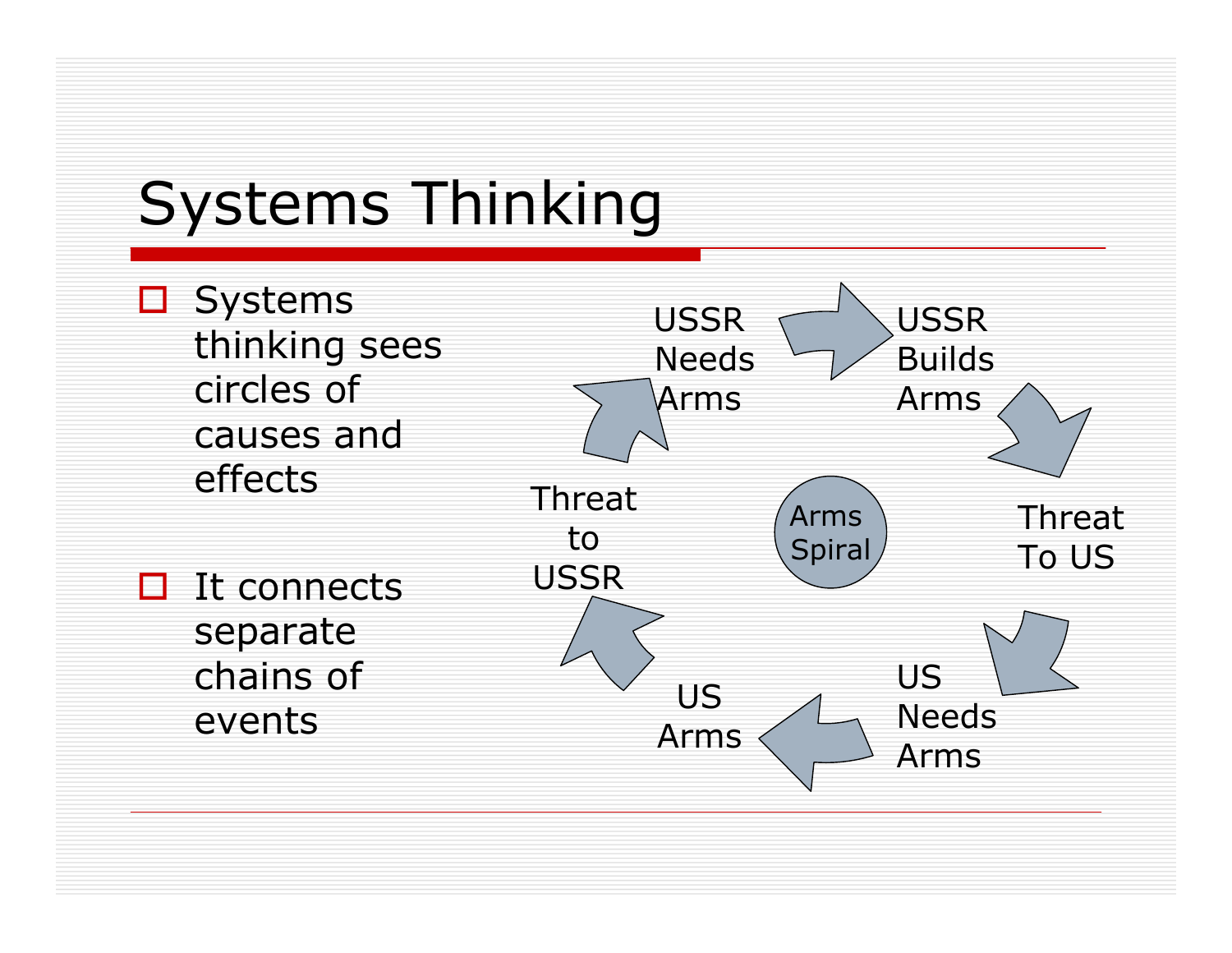## Using Systems Thinking to Identify Mental Model: HOMEConnecticut

#### □ Ad Hoc Statewide Group

■ Sponsored by Partnership for Strong Communities (http://www.ctpartnershiphousing.com/)

**Planners, economists, home builders,** realtors, advocates, and other stakeholders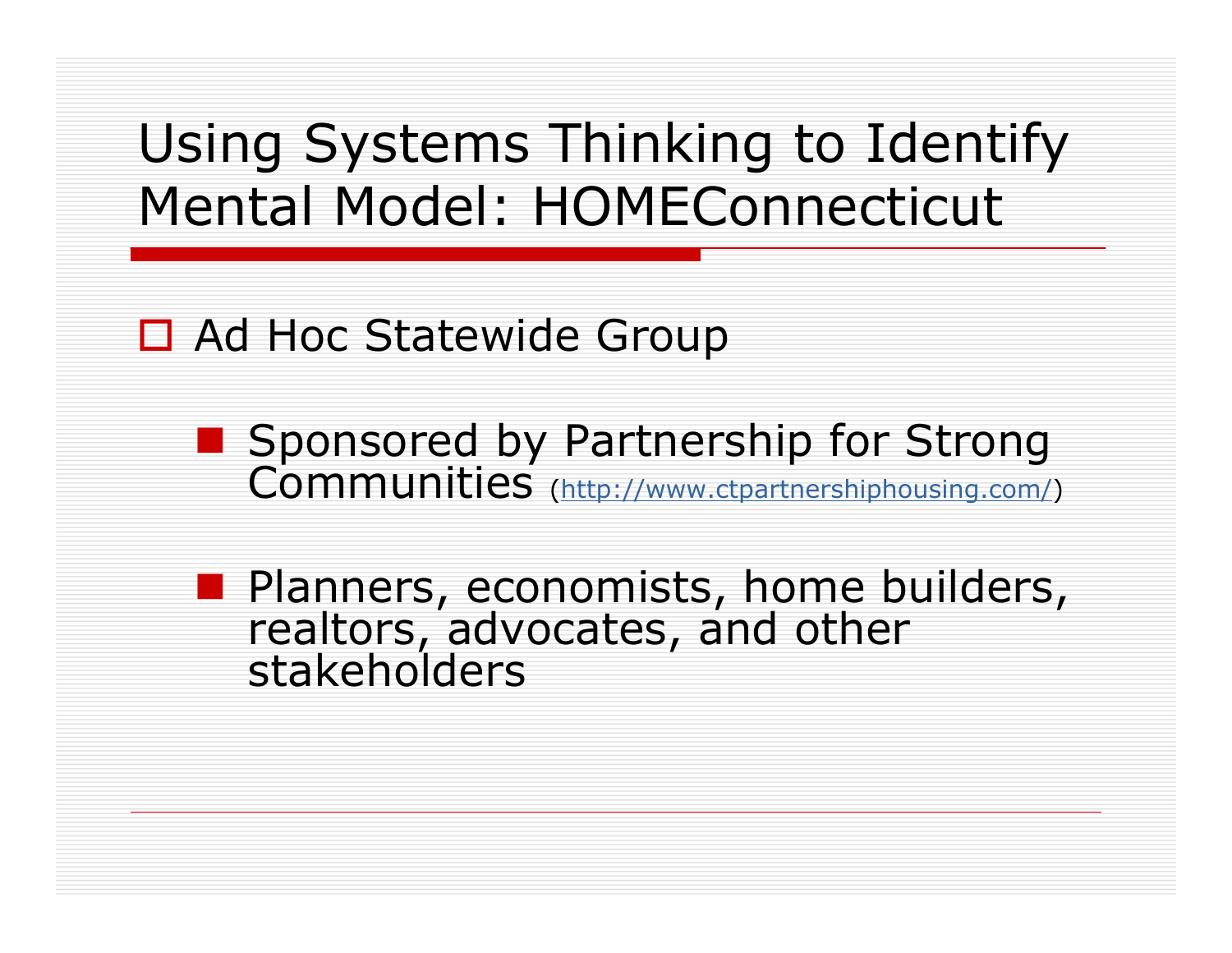## 2007 HOMEConnecticut Legislative Proposal

Diagnosed state's affordable housing problem (i.e., cause and effect)

□Proposed a program based on that diagnosis (i.e., intervention)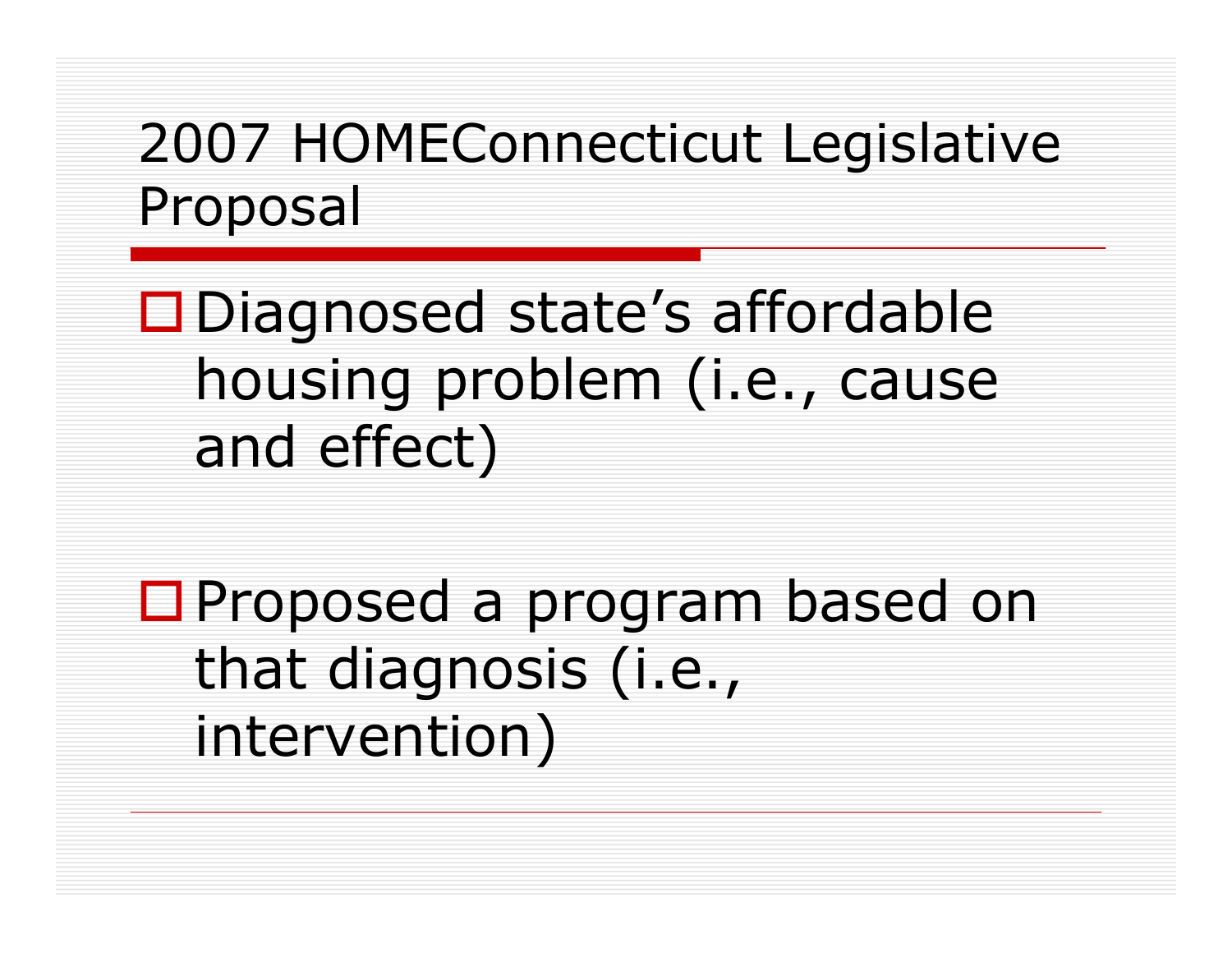#### Root Cause: New housing drives up school costs and property taxes…

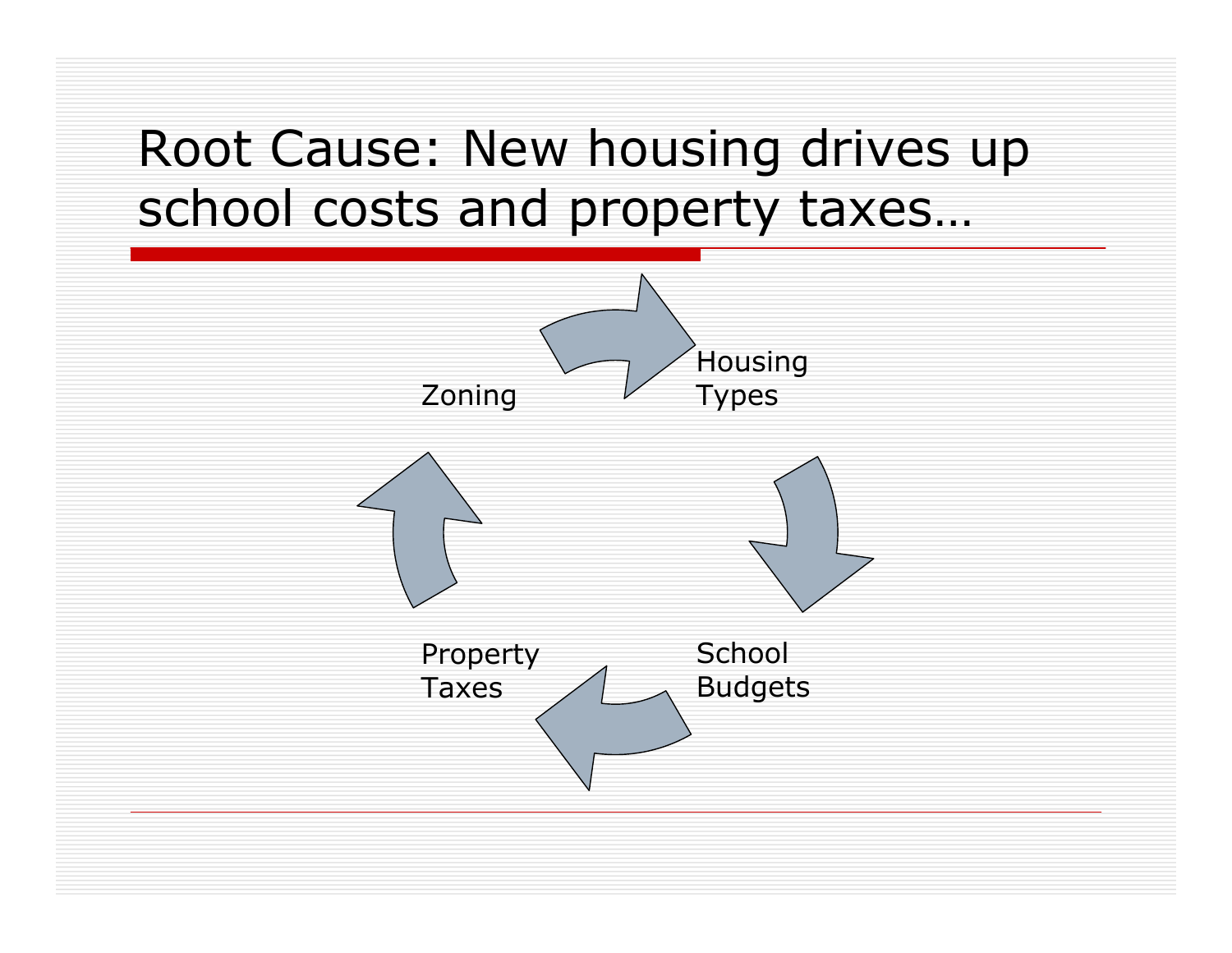#### Reaction: Towns increase lot sizes, and fewer homes are built

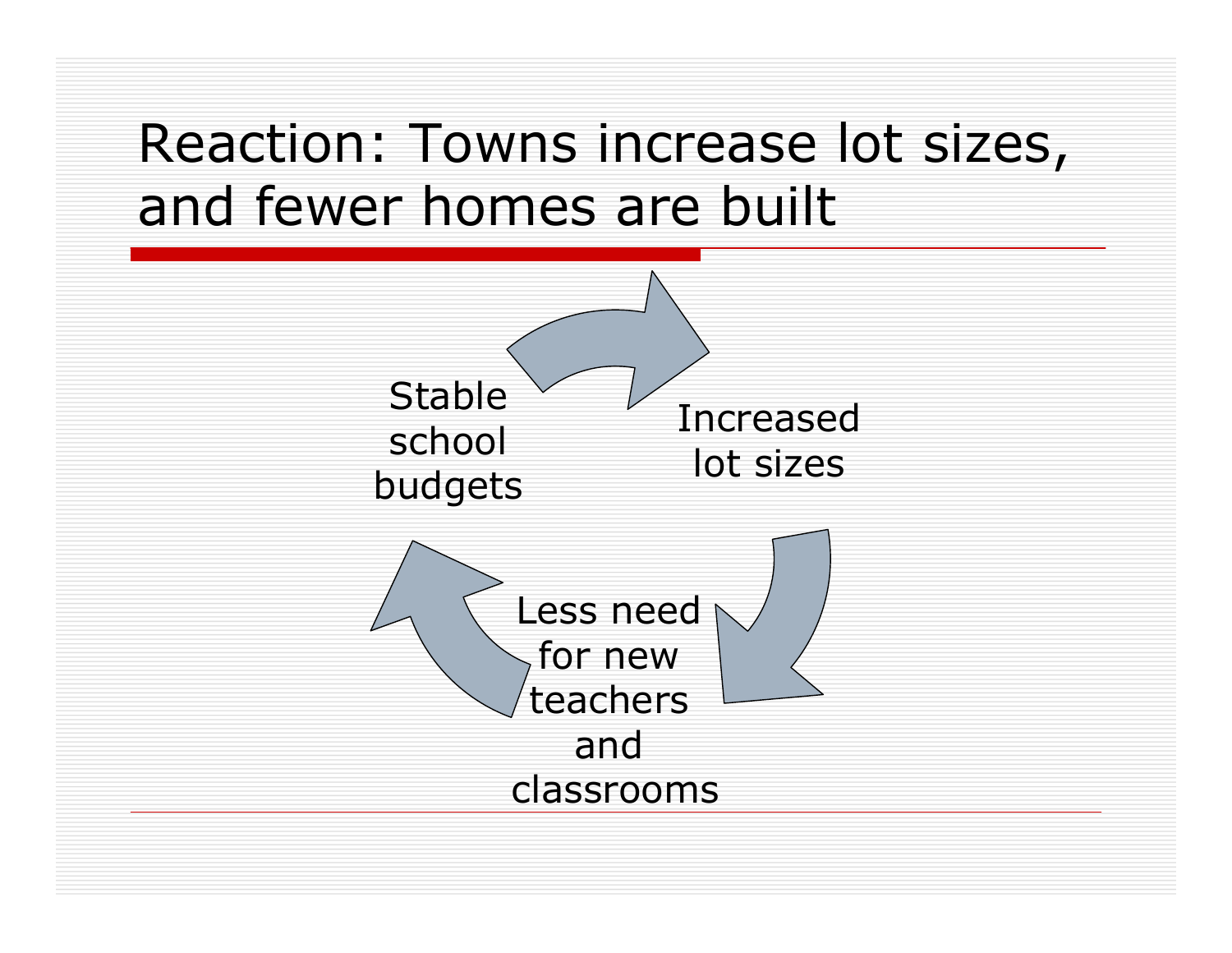#### But the towns' solution creates problems for the state

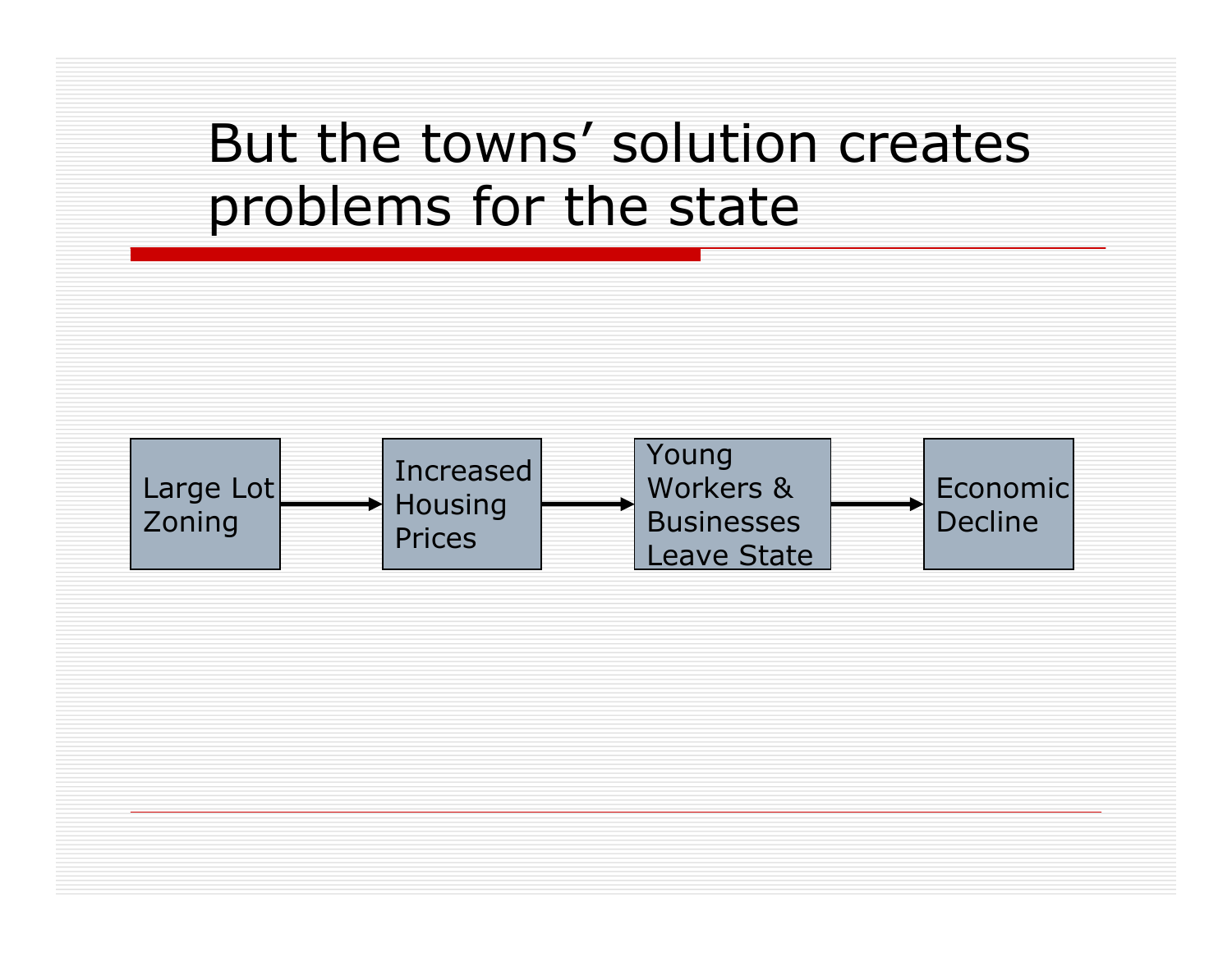## HOMEConnecticut removes need for fiscal zoning

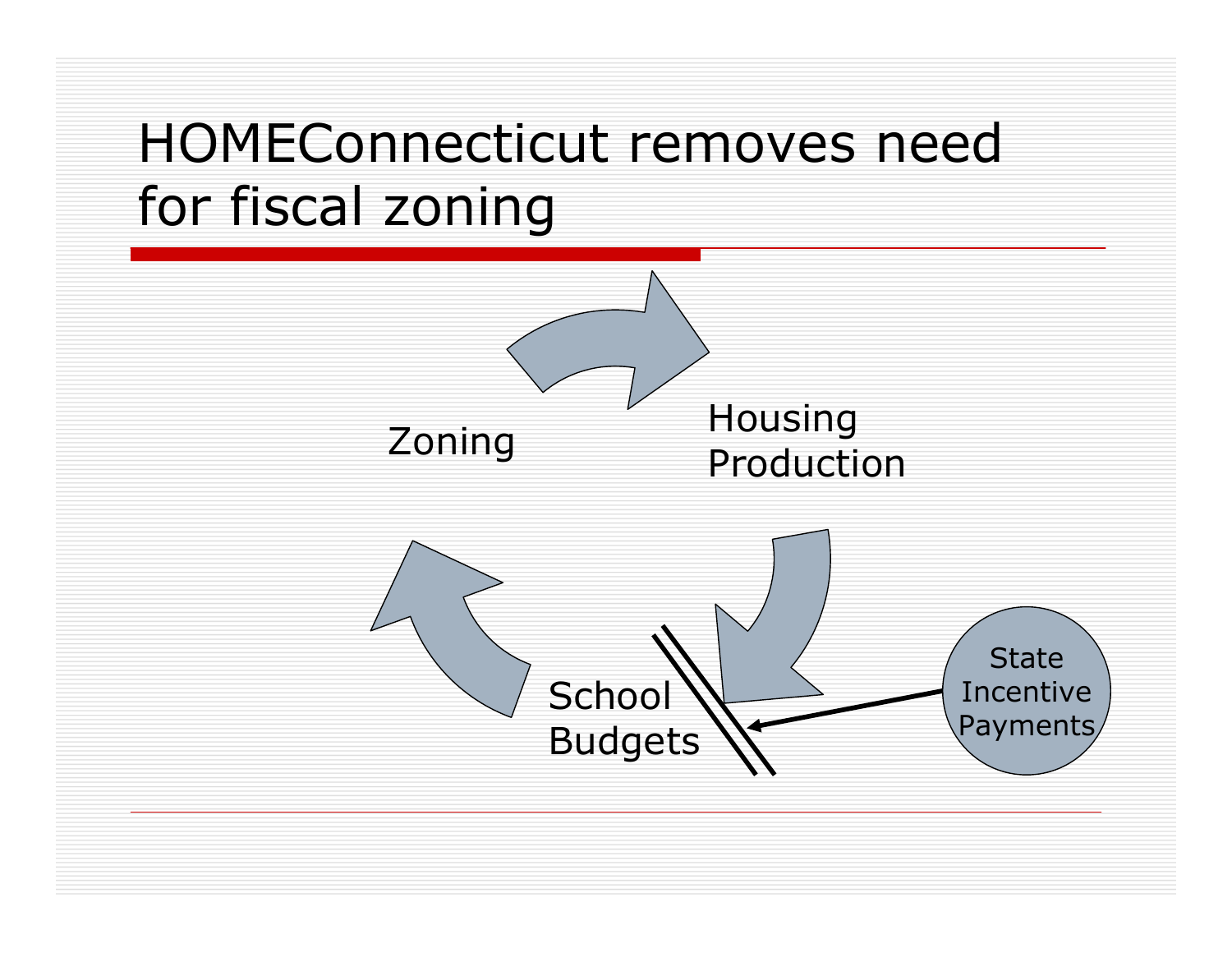# HOMEConnecticut Strategy

- □ Zoning incentive payments
- **□** Building incentive payments
- □ Project-based rent subsides
- **□** School cost reimbursements
- $\square$  Infrastructure improvement funds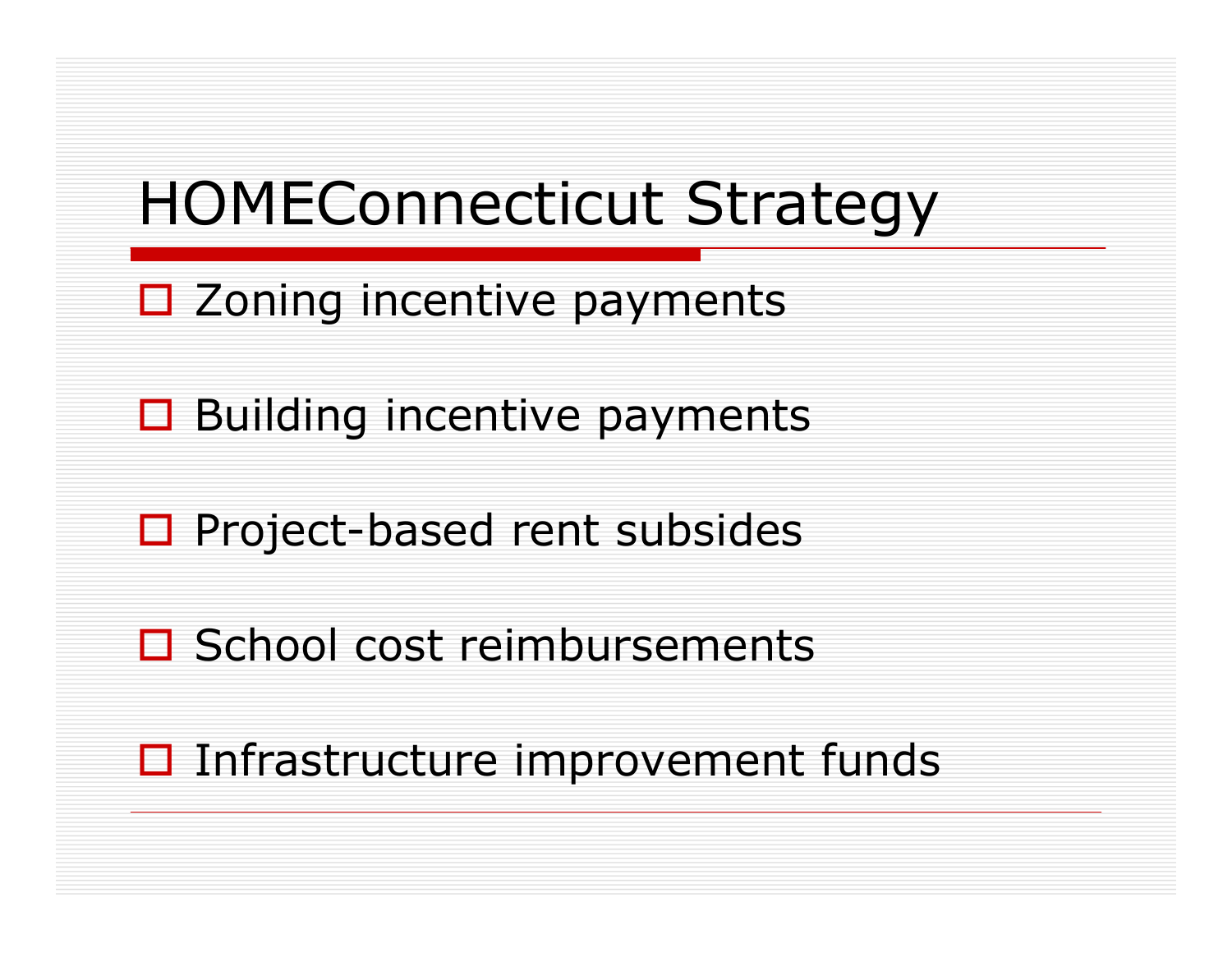# Detecting Bias—key questions

#### What is HOMEConnecticut's perspective?

 $\square$  Does it jump from observation to generalization? (i.e., "leaps of abstractions")

 $\square$  Does it leave anything out? (i.e., "exposing the left-hand column")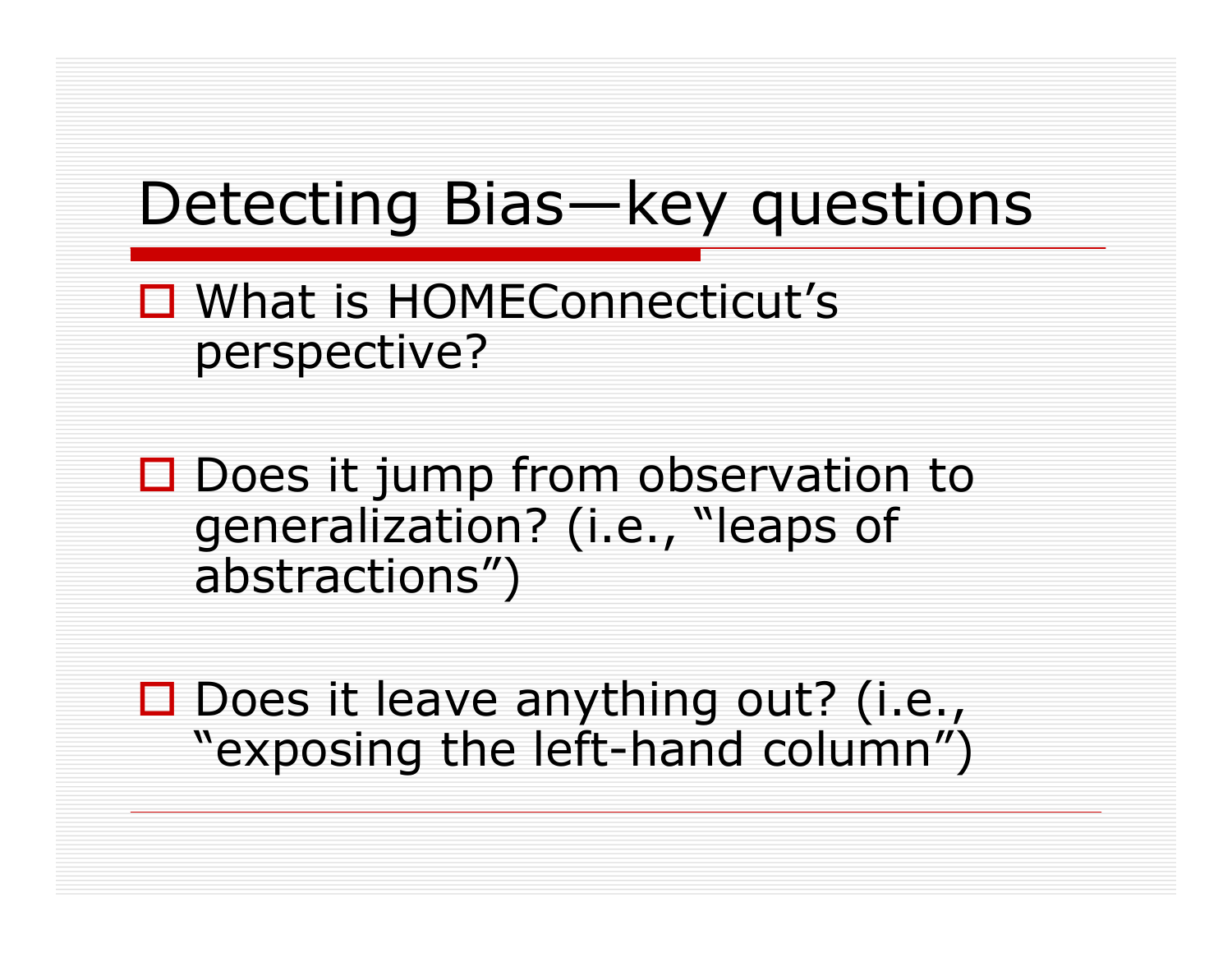## What's the perspective?

□ The HOMEConnecticut campaign was "launched in 2005 to preserve the quality of life and strong, competitive economy that has distinguished Connecticut, but which is now threatened by a dramatic lack of housing affordable to workers, families, and young professionals."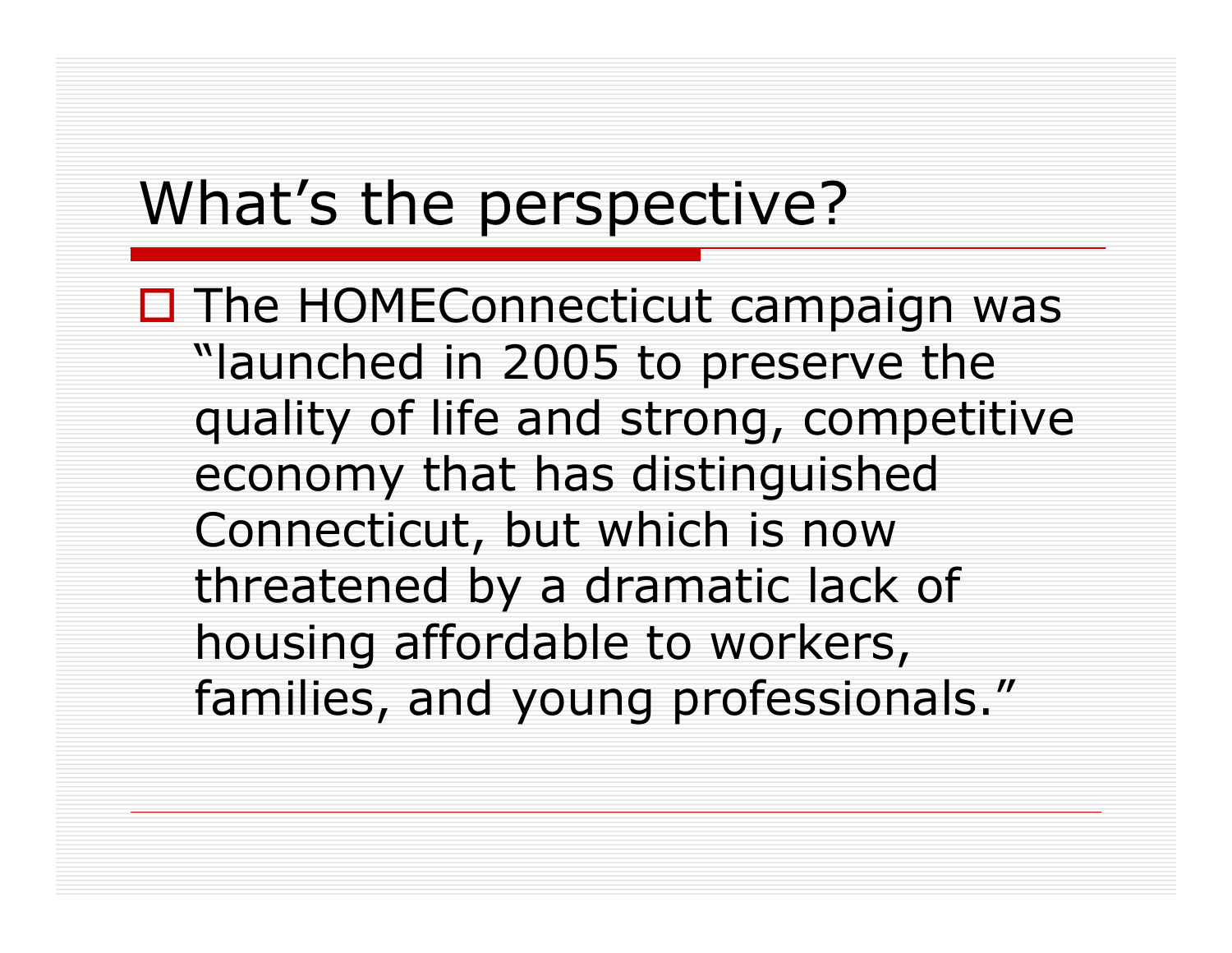#### Watch out for Leaps of Abstraction

- □ Avoid processing information quickly
- $\Box$  Identify and reflect on cause and effect statements
	- Do legislative environments allow<br>| reflection?
- □ "Leaps of abstraction impede learning<br>because they become axiomatic" (Senge).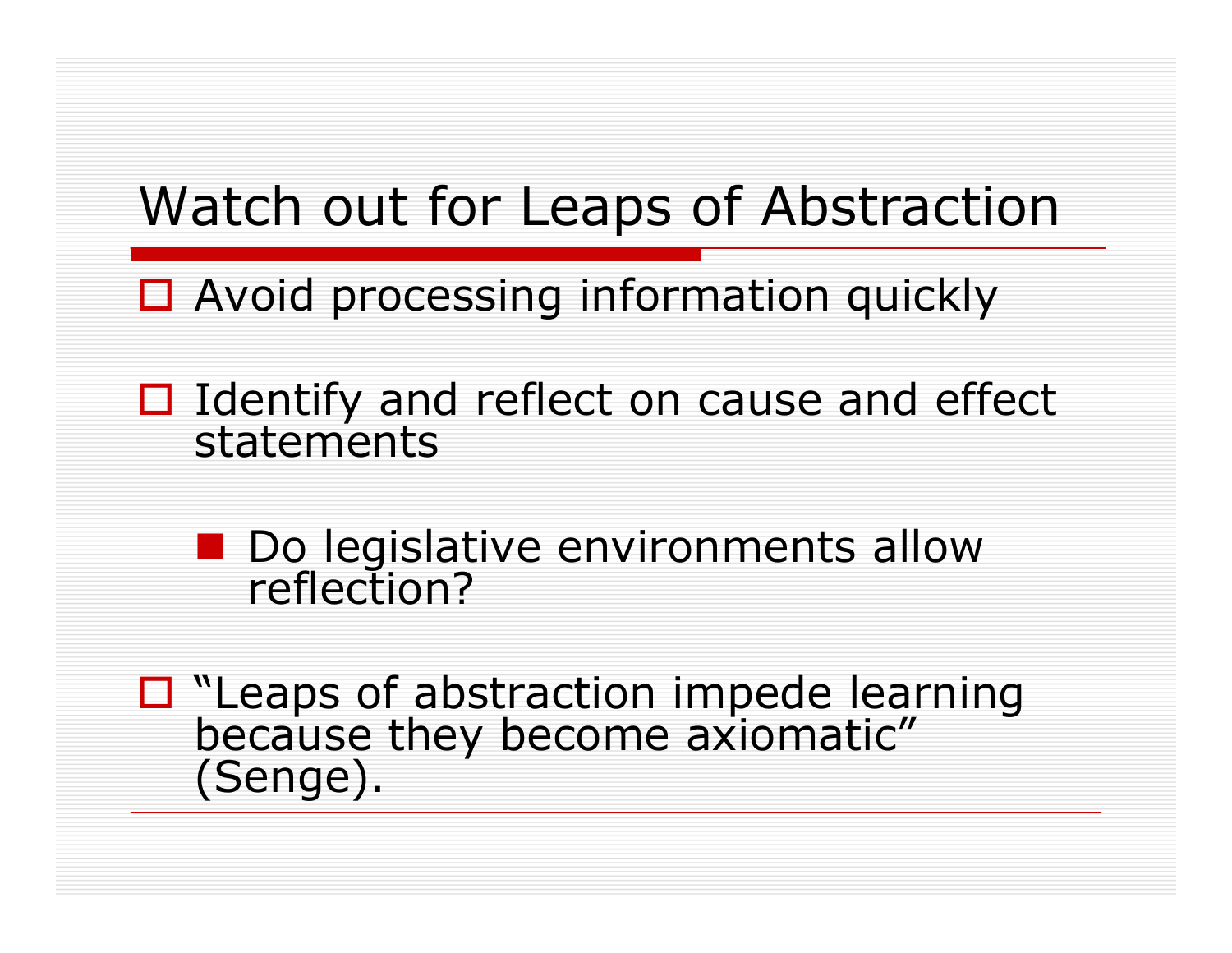# Leap of Abstraction?

- $\Box$  Connection between (1) increasing housing costs and (2) 25- to 34-year-old cohort declining by 50,000 between 2000 and 2005
- $\square$  Large minimum lot sizes drive up housing costs
- $\Box$  Towns set large minimum lot sizes to control education spending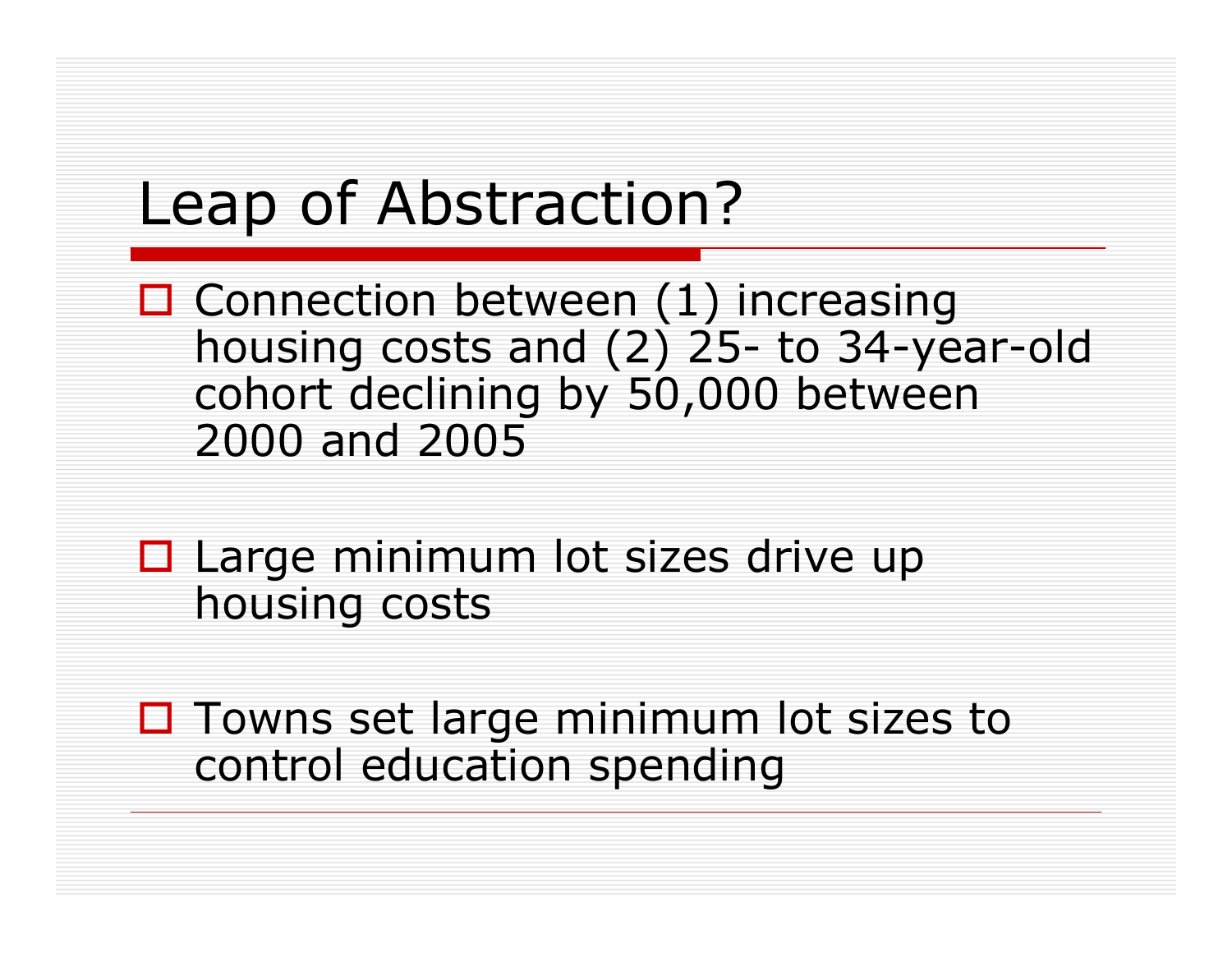## Exposing the left-hand column

■ Forces your "imagination" to see those "tracts" that don't support your theory

□ Surface hidden assumptions and consider alternative theories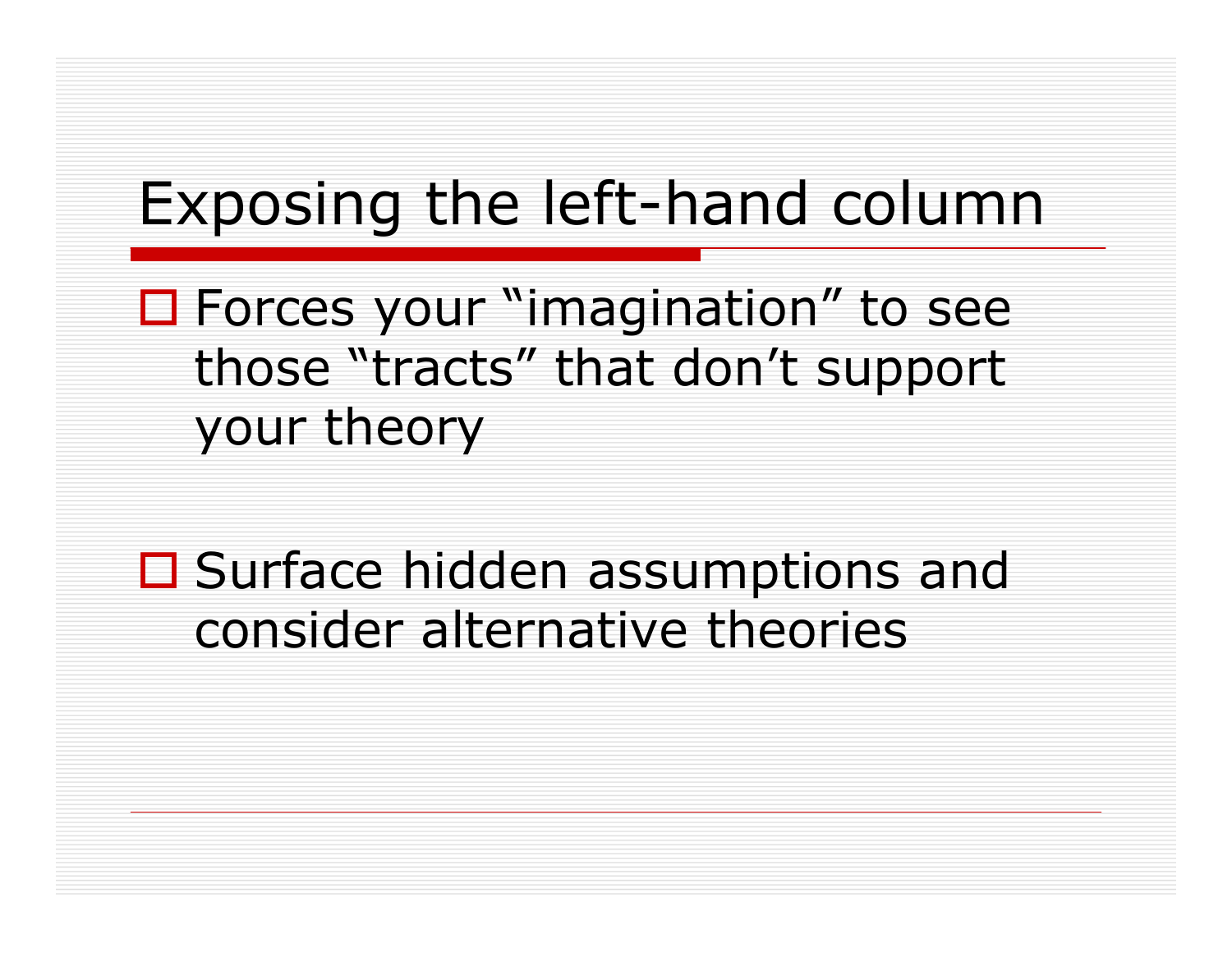### Hidden Assumption: Purpose of Setting Lot Sizes

- □ Statement: "Reacting to fiscal and other concerns, most communities have restricted most types of housing development with zoning that limits the number of housing units per acre."
- **□ Assumption: Zoning commissions set lot** sized to rein in education spending and discourage poorly designed projects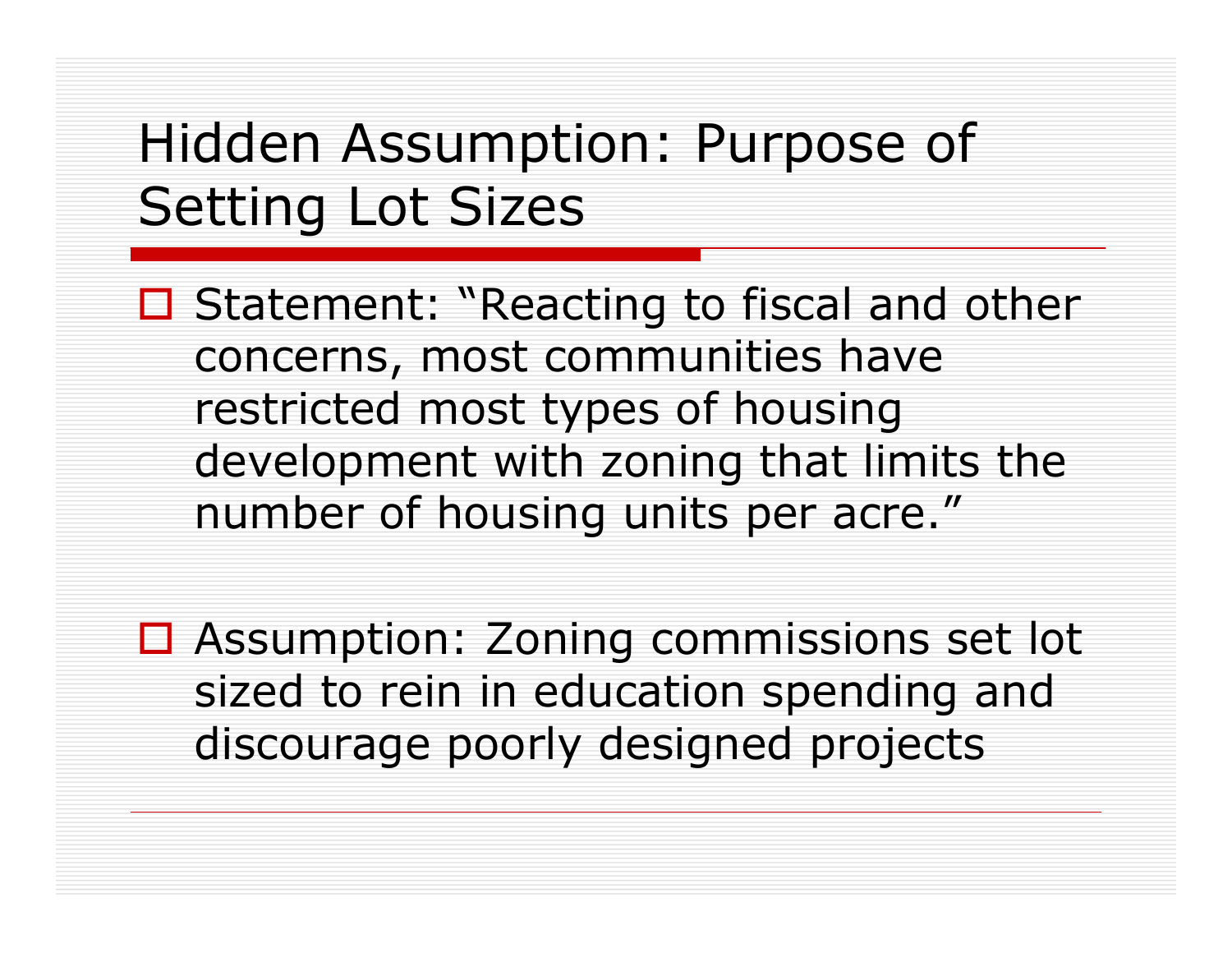### Hidden Assumption: Housing Prices and Workers Leaving State

- $\Box$  Statement: "Over the last five years, Connecticut housing prices have increased 63.6%, while wages have risen 18.5%."
- □ Statement: "Since 2000, Connecticut has lost a higher percentage of 25-34-year-old population than any state in the nation."
- □ Assumption: Housing prices are driving young workers out of the state.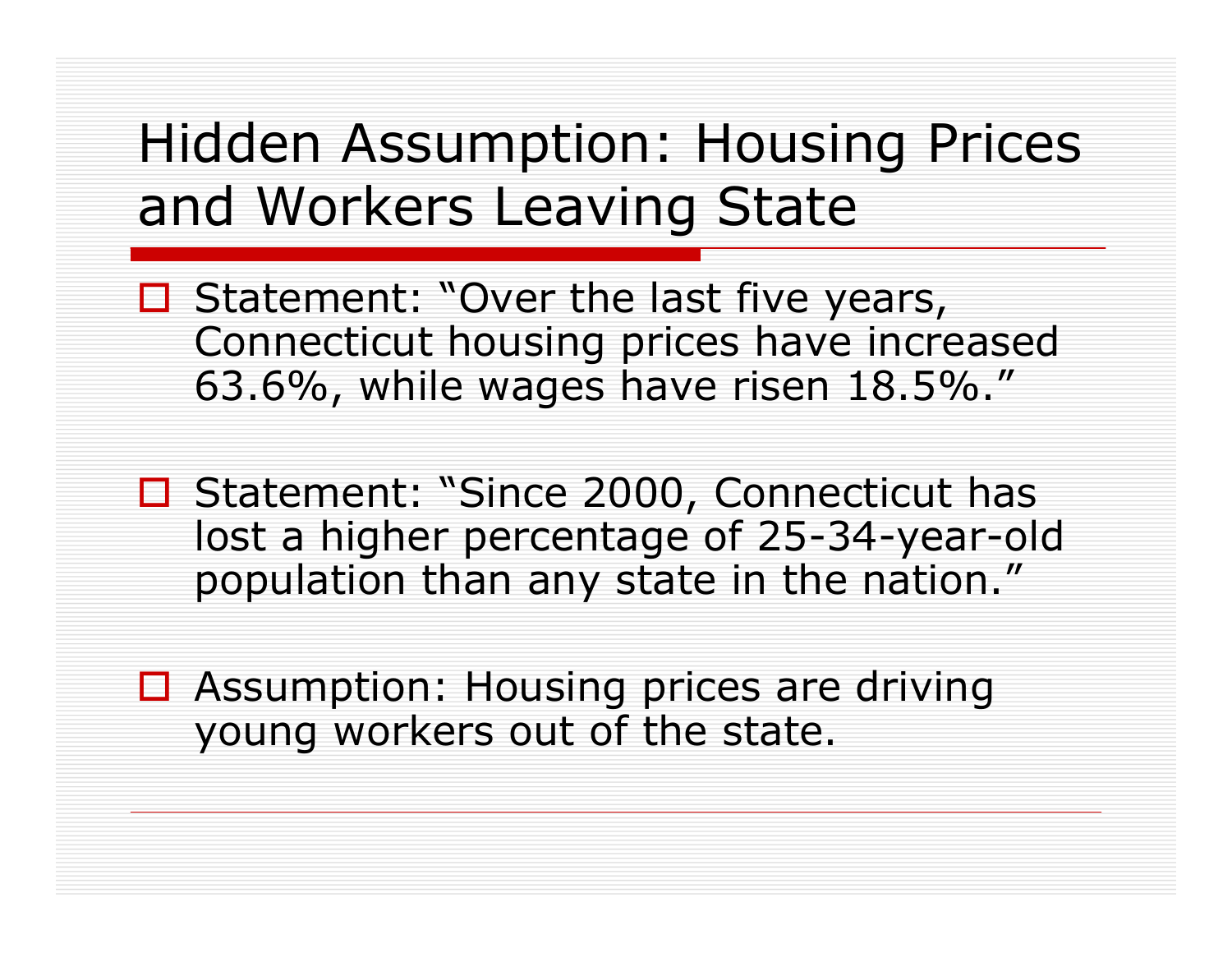## Hidden Assumption: Out migration stunting economic growth

- $\Box$  Statement: "The shortage of younger workers hurts our business' ability to hire employees right now, but this age bracket also represents our future economic growth."
- □ Assumptions:
	- Young workers are "leaving" the state
	- They're leaving because they can't afford housing here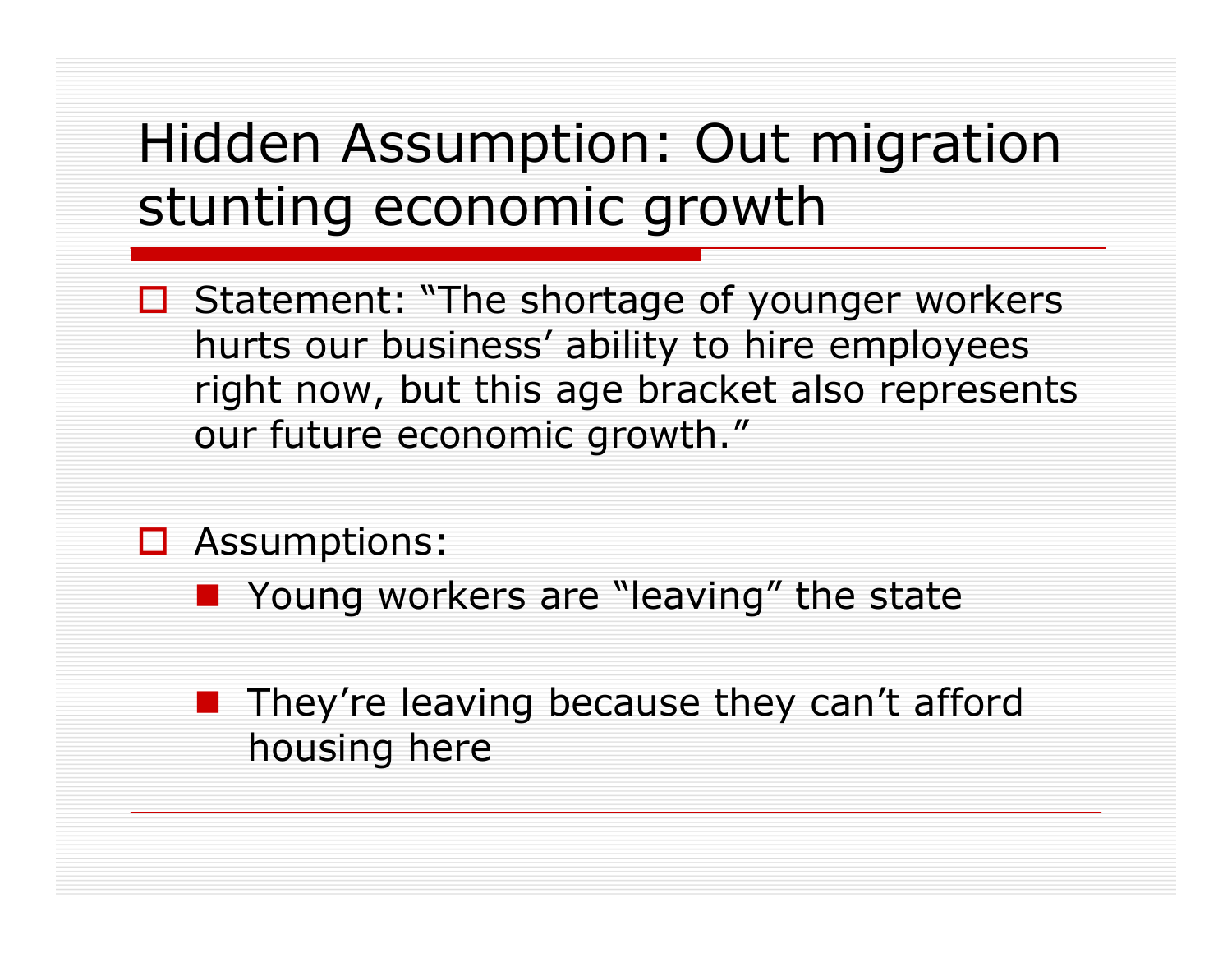# PA 07-4, June Special Session

- □ Zoning adoption grants
	- \$2,000 for each unit that can be built in a locally adopted, state-approve zone
- $\square$  Building permit grants
	- an<br>M \$2,000 grants for each multifamily, duplex, or townhouse unit
	- \$5,000 grants for each single-family detached unit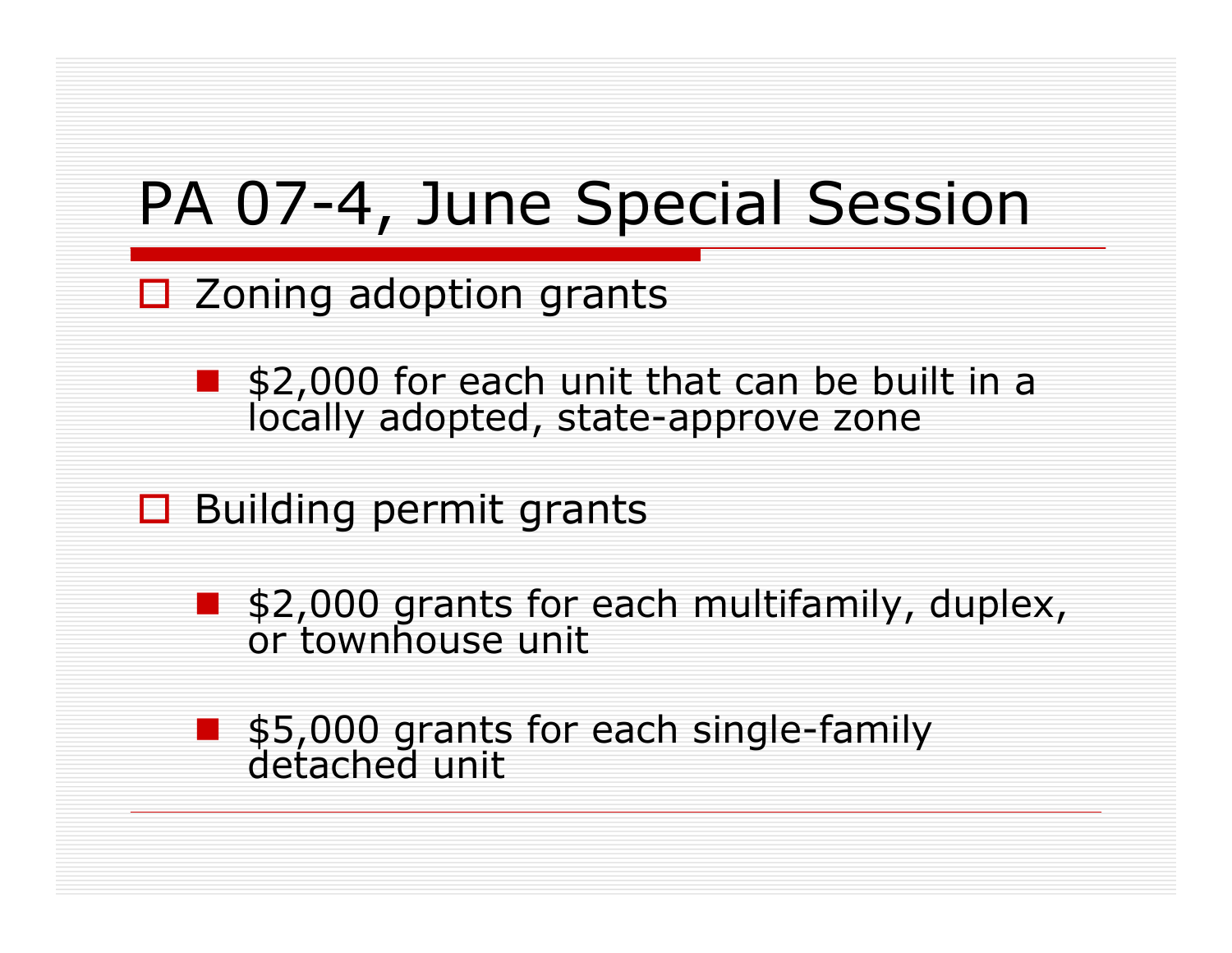# Mental Models and Hidden Bias



 Robert S. McNamara's 8<sup>th</sup> Lesson: "Be Prepared to Reexamine Your Reasoning"